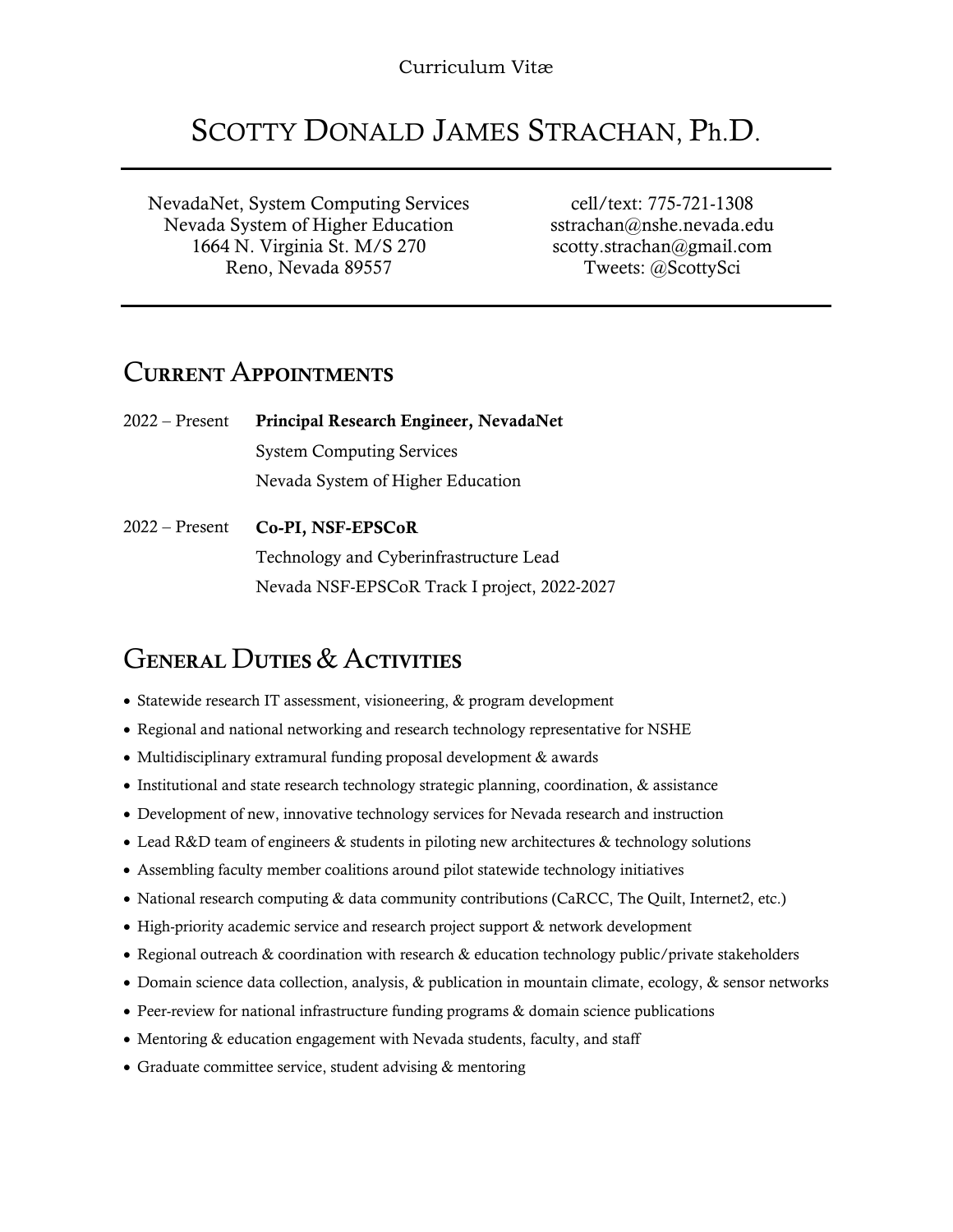## CURRENT AWARDS & MAJOR PROJECTS

- NSF-EPSCoR RII Track-1 Grant #2148788 UNR Campus Co-PI & NSHE Cyberinfrastructure Lead: "Harnessing the Data Revolution for Fire Science." \$20,000,000 2022-2027.
- NSF-OAC-Campus Cyberinfrastructure Grant #2019164 Co-PI: "CC\* Integration-Large: Robust and Predictable Network Infrastructure for Wide-Area Hybrid Sensor Networks." \$998,568 2020-2022.
- NSF-OAC-Campus Cyberinfrastructure Grant #2201599 proposal architect & Senior Personnel: "CC\* Compute: Nevada Bridge to AI-enabled Scientific & Engineering Computing (NvBAISEC)." \$396,237 2022-2024.
- NSF-EPSCoR-WO Collaborative Grant #2033519 PI: "Building Research Cyberinfrastructure in EPSCoR Jurisdictions: Assessment, Planning and Partnerships." \$10,000 2021-2022.
- Washoe County Regional Transportation Commission collaborative contract Senior Personnel: "Building an Intelligent Mobility Living Laboratory." \$450,000 2019-2022.
- NevCAN (Nevada Climate-ecohydrology Assessment Network). Administration, maintenance, and long-term development of remote environmental monitoring stations in Nevada. Connectivity via highspeed long-distance radio networks, real-time data streaming and two-way control capability of power systems, data loggers, and point-tilt-zoom (PTZ) web cameras. 2009-present.

## PAST AWARDS

- NSF-OAC-Campus Cyberinfrastructure Grant #1827186 Co-PI and Primary Author: "CC\* Networking Infrastructure: Building a high-performance, flexible DMZ backbone at the University of Nevada, Reno." \$495,255 2018-2021.
- DoE-ORNL contract PI: DarkNet Science & Advanced Sensor Systems. Evaluation of next-generation technologies and practices for secure sensor networks. \$95,000, 2019-2020.
- NSF-EPSCoR RII Track-1 Grant #1301726 Senior Personnel: "The Solar Energy-Water-Environment Nexus in Nevada." \$22,384,419 2013-2023.
- ESIP (Earth Science Information Partners) EnviroSensing Lab Pilot, Co-PI: "SensorDat: Near-realtime data quality control processes on the CHORDS streaming platform." \$9,000, 2018-2019.
- NSF-GSS Grant #1230329 Co-PI and Primary Author: "Refinement of Historical Variability and the Baseline for Hydroclimatic Conditions Within the Walker Basin, Nevada/California: A Multi-Elevational Dendrochronological and Ecohydrological Approach." \$344,999, 2012-2017.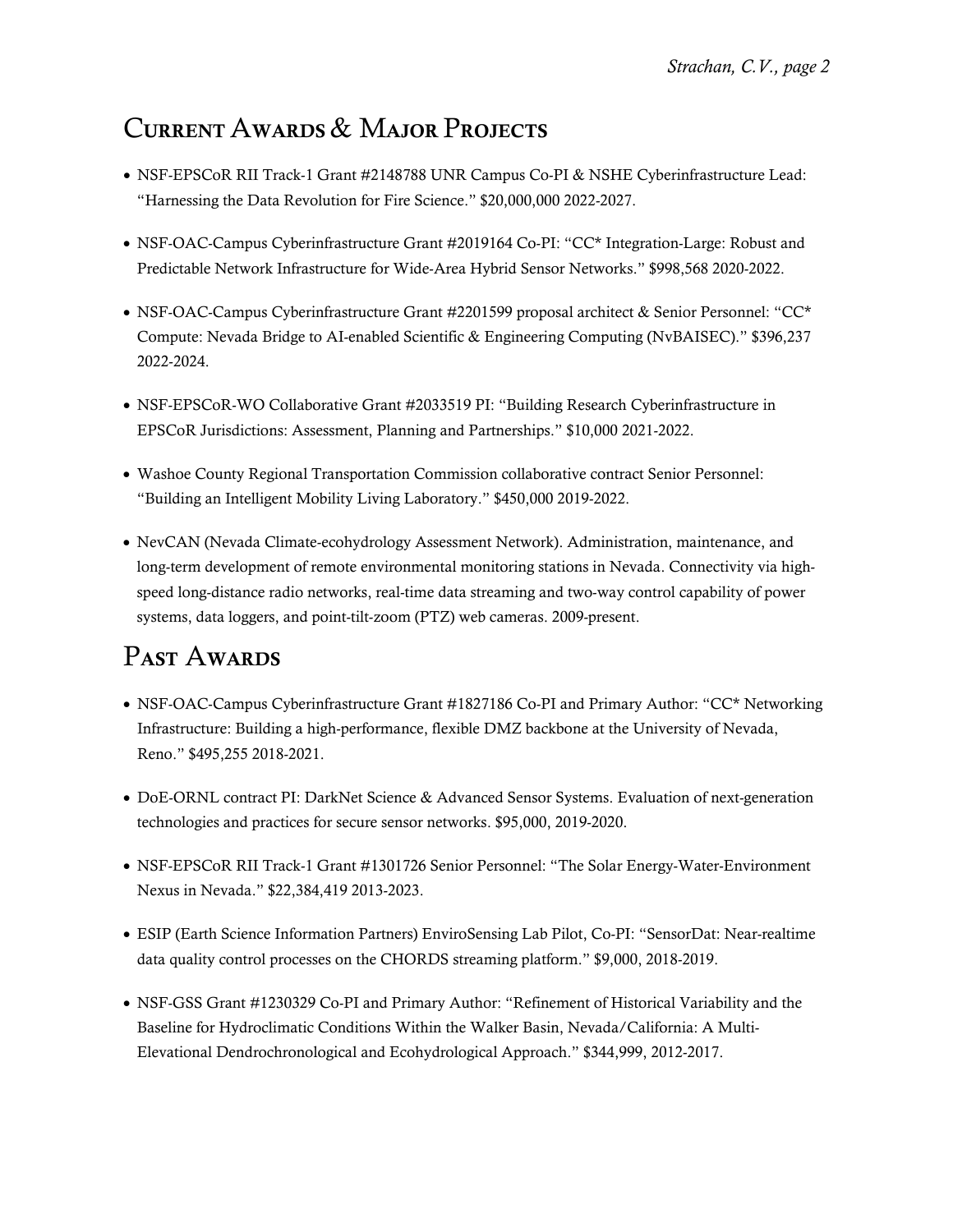## PRIMARY SCIENCE INTERESTS

- Long Science: Establish a culture of "Long Science" in multi-disciplinary research, as a counter to shortterm monetary and political imperatives. Design and communicate scientific processes and outputs for tangible local use, decision-making, and impact.
- Elevation gradients: Real-time environmental monitoring of elevation gradients and climate refugia. Expansion of comparable sensor-based observatories within mountain environments. Encourage wide data distribution for stakeholders at local to international levels; validation of climate response hypotheses from the organism to watershed scales.
- Ephemeral snowpacks and precipitation processes: Discrimination of the rain/snow phase transition and monitoring snow water-equivalent (SWE) using in-situ sensory techniques at the local- to watershedscale. Development of new sensor systems, techniques, and image-processing tools.
- Regional paleo-hydroclimate: Observe and evaluate annual-to-decadal shifts in seasonal climate/hydrology, and evaluate response of vegetation growth activity. Identify key months/weeks of soil/ecological drought, and forms of relief related to synoptic circulation and precipitation event characteristics.
- Digital Wide-Area Science: Application of distributed cost-effective multi-sensor networks at the watershed to regional scales. Development of Quality Control and Assurance tools. Leverage unmanned aircraft systems (UAS) for data acquisition and infrastructure management.
- Dendrochronology study design: Multi-elevational dendrohydrology in semi-arid environments. Millennial-length climatically-sensitive tree-ring records from multiple elevations in discrete watersheds evaluated for snowpack/water-supply variability over time. Development of new long chronologies, planning for permanent instrumentation, data geared towards seasonal water-balance models.
- Regional high-elevation pines: Development of long tree-ring chronologies from unique populations of five-needle pine in the Great Basin of North America. Compare with existing networks of chronologies and evaluate long-term trends in synoptic patterns. Discover outlier populations of Great Basin bristlecone pine (*Pinus longaeva*) and evaluate their growth responses.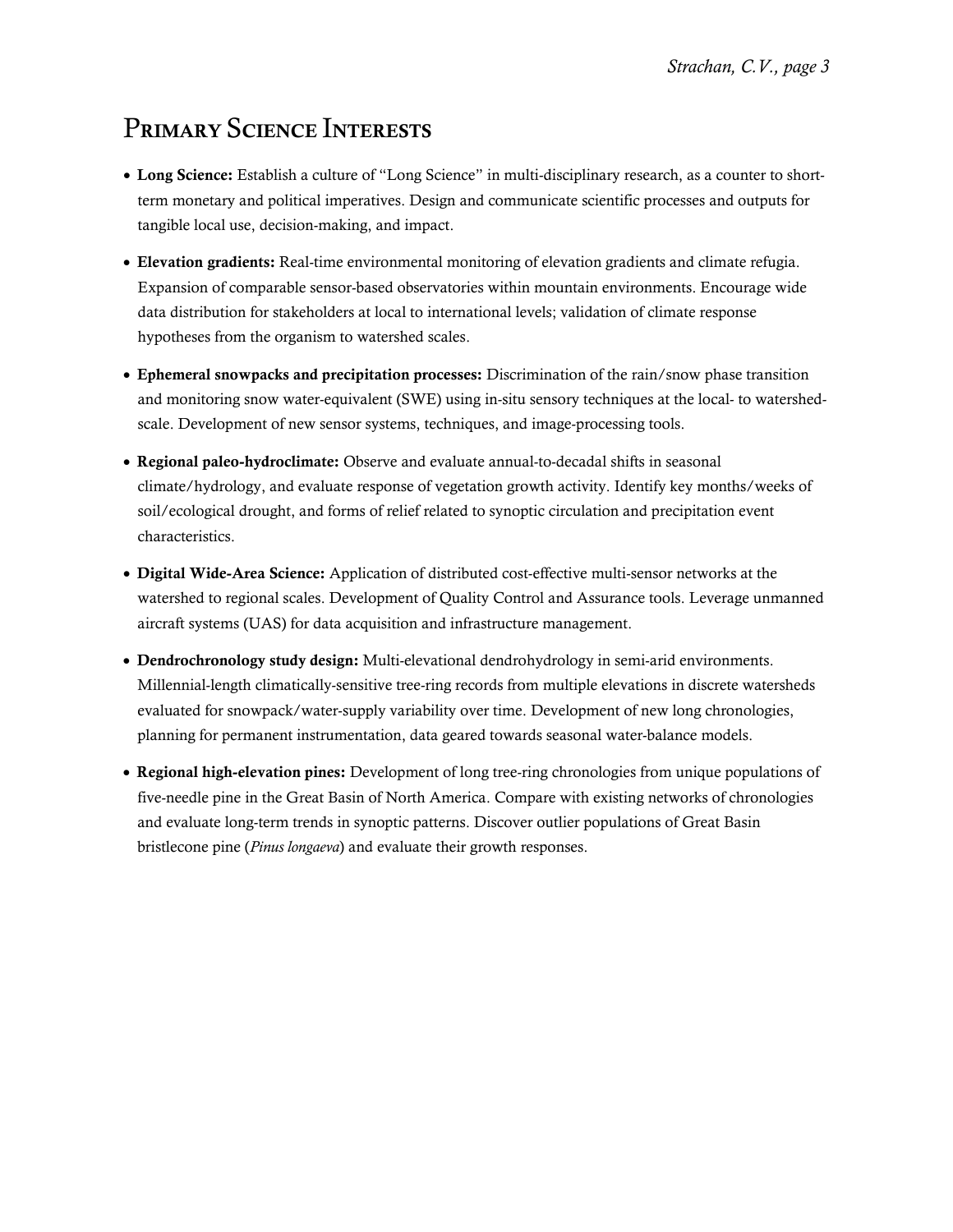# **EDUCATION**

| $2011 - 2016$ | Ph.D., Geography                                                                                     |          |
|---------------|------------------------------------------------------------------------------------------------------|----------|
|               | <b>Graduate Minor in Business Administration</b>                                                     |          |
|               | Department of Geography, University of Nevada, Reno                                                  |          |
|               | Dissertation: "Observing Semi-Arid Ecoclimates across Mountain Gradients in the<br>Great Basin, USA" |          |
|               | Advisors: Scott Mensing (UNR Geography); Constance Millar (USFS Pacific Southwest                    |          |
|               | Research Station); David Charlet (Southern Nevada College); Robin Tausch (USFS                       |          |
|               | Rocky Mountain Research Station); Stephanie McAfee (UNR Geography); Farrel                           |          |
|               | Lytle (EXAFS Co.); Bradley Lyles (Desert Research Institute)                                         |          |
| $2010 - 2011$ | M.S., Geography                                                                                      |          |
|               | Department of Geography, University of Nevada, Reno                                                  |          |
|               | <i>Thesis:</i> "Dendroarchaeological Dating of Comstock-Era Charcoal Features in the Great           |          |
|               | Basin"                                                                                               |          |
| $1999 - 2001$ | <b>B.S., Geography Minor: Economics</b>                                                              | 3.95/4.0 |
|               | Department of Geography, University of Nevada, Reno                                                  |          |
| $1993 - 1998$ | A.A.                                                                                                 | 3.82/4.0 |
|               | Western Nevada Community College                                                                     |          |

# PROFESSIONAL POSITIONS

| 2018 - 2022 | Director, Cyberinfrastructure                                                                                                               |
|-------------|---------------------------------------------------------------------------------------------------------------------------------------------|
|             | Office of Information Technology, University of Nevada, Reno                                                                                |
|             | • Nevada's first institutional-scale research computing leader                                                                              |
|             | • Development of university-wide research technology support program                                                                        |
|             | • Management of research technology team, projects, and infrastructure                                                                      |
|             | • Design & author University strategic plan for Carnegie R1 technology ecosystem                                                            |
|             | • Successful project and proposal development for increasing technology capabilities                                                        |
|             | • National research technology community engagement and contribution                                                                        |
| 2010 - 2017 | Coordinator, Environmental Research                                                                                                         |
|             | Administrative Faculty, Department of Geography, University of Nevada, Reno                                                                 |
|             | Director, Nevada Climate-ecohydrological Assessment Network                                                                                 |
|             | • NSF-EPSCoR Nevada climate monitoring project deployments                                                                                  |
|             | • Development of high-speed communications networks for remote study sites                                                                  |
|             | • Establishment of cooperative partnerships for project sustainability                                                                      |
|             | • Communicates project goals, processes, science, and technology to diverse groups for<br>outreach, educational, and collaborative purposes |
| 2007-2010   | <b>Staff Research Associate IV</b>                                                                                                          |
|             | Department of Geography, University of Nevada, Reno                                                                                         |
|             | • Managed scientific project work within the Department                                                                                     |
|             | • Identified, sampled, and developed long tree-ring chronologies                                                                            |
|             | • Managed Geographic Information Systems for digital workflows                                                                              |
|             |                                                                                                                                             |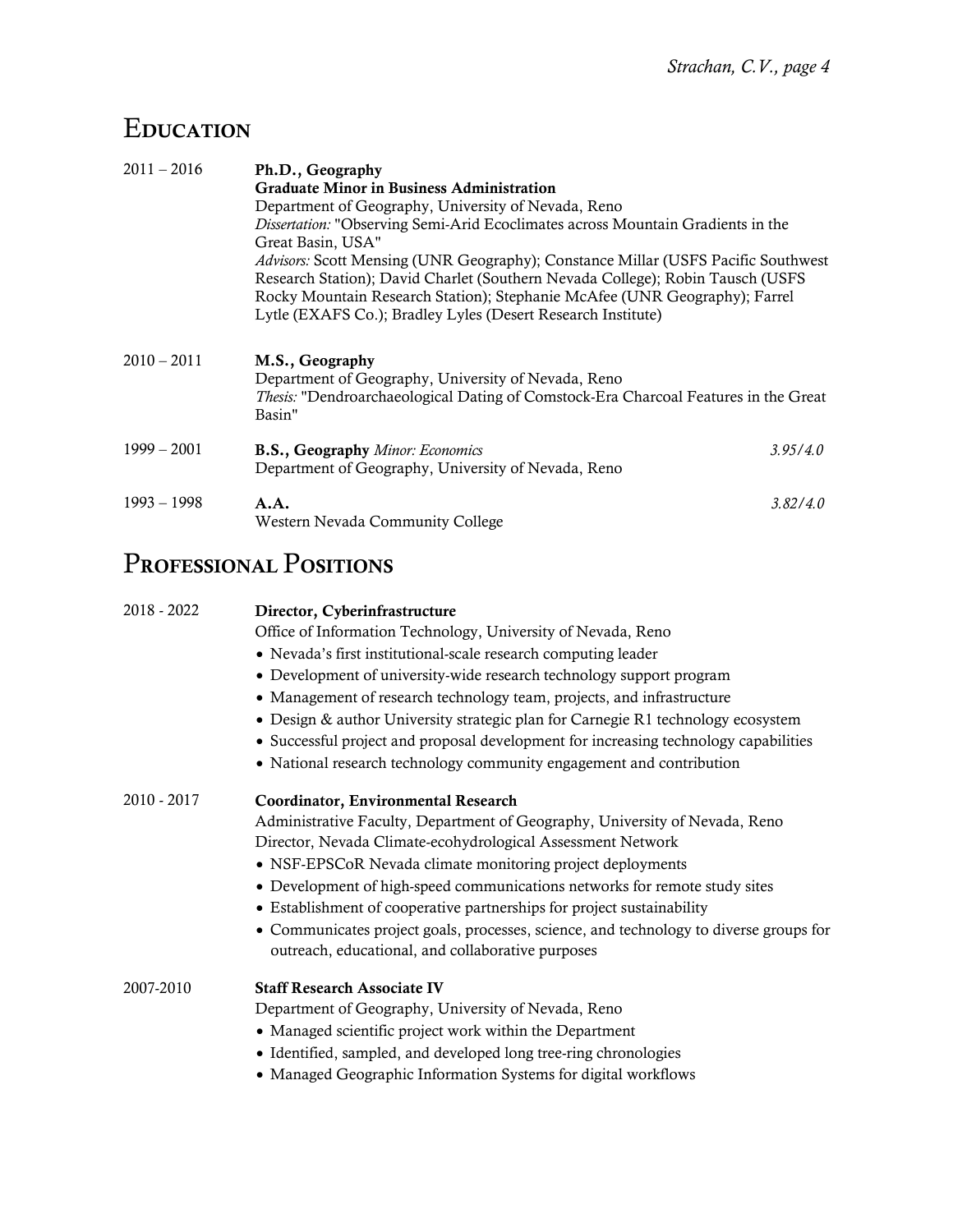| 2006-2007 | <b>Engineering and IT Support Tech</b>                                         |  |
|-----------|--------------------------------------------------------------------------------|--|
|           | Rockland International, Ltd., Minden, Nevada                                   |  |
|           | • Project engineering support for material transport systems                   |  |
|           | • On-site concept dimensioning and 3-dimensional modeling                      |  |
|           | • Presentation and communication of solution alternatives to clients           |  |
| 2006      | <b>Field Project Logistics Manager and GIS Coordinator</b>                     |  |
|           | Tonogold Resources, Inc., NYAC Project, Alaska                                 |  |
|           | • 20-person basecamp and helicopter drilling program logistical management     |  |
|           | • Supplies coordination and flight scheduling                                  |  |
|           | • Soil survey and drill hole data management                                   |  |
|           | • Daily website updates via satellite internet for management and stakeholders |  |
| 2002-2006 | <b>Research Technician</b>                                                     |  |
|           | Department of Geography, University of Nevada, Reno                            |  |
|           | • Developed 30+ tree-ring chronologies in unique Great Basin environments      |  |
|           | • Performed dendroarchaeological dating for cultural resource projects         |  |
|           | • Set up and managed Geographic Information Systems                            |  |
|           | • Managed laboratory equipment and IT systems                                  |  |

#### PEER-REVIEWED PUBLICATIONS

- 2021 Koehn, C.R., M.D. Petrie, J.B. Bradford, M.E. Litvak, S. Strachan. Seasonal precipitation and soil moisture relationships across forests and woodlands in the southwestern United States. Journal of Geophysical Research: Biogeosciences: e2020JG005986.
- 2019 Kelley, S.B., B.W. Lane, B.W. Stanley, K. Kane, E. Nielsen, S. Strachan. Smart Transportation for All? A Typology of Recent U.S. Smart Transportation Projects in Midsized Cities. Annals of the American Association of Geographers. DOI: 10.1080/24694452.2019.1643702
- 2018 Devitt, D.A., B. Bird, B. Lyles, L. Fenstermaker, R. Jasoni, S. Strachan, J. Arnone. F. Biondi, S. Mensing, L. Saito. Assessing Near Surface Hydrologic Processes and Plant Response over a 1600 m Mountain Valley Gradient in the Great Basin, NV, USA. Water 10(4):420-441. DOI: 10.3390/w10040420
- 2018 Scully-Allison, C., V. Le, E. Fritzinger, S. Strachan, F. Harris, S. Dascalu. Near Real-time Autonomous Quality Control for Streaming Environmental Sensor Data. Procedia Computer Science, 126:1656-1665. DOI: 10.1016/j.procs.2018.08.139
- 2018 Scully-Allison, C., H. Muñoz, V. Le, S. Strachan, E. Fritzinger, F. Harris, S. Dascalu. Advancing Quality Assurance through metadata management: design and development of a mobile application for the NRDC. International Journal of Computer Applications 25(1).
- 2017 Strachan, S., C. Daly. Testing the daily PRISM air temperature model on semiarid mountain slopes. Journal of Geophysical Research: Atmospheres 122(11): 5697–5715. DOI:10.1002/2016JD025920
- 2016 Strachan, S., E.P. Kelsey, R.F. Brown, S. Dascalu, F. Harris, G. Kent, B. Lyles, G. McCurdy, D. Slater, K. Smith. Filling the data gaps in mountain climate observatories through advanced technology, refined instrument siting, and a focus on gradients. Mountain Research and Development, 36(4):518-527. DOI: 10.1659/MRD-JOURNAL-D-16-00028.1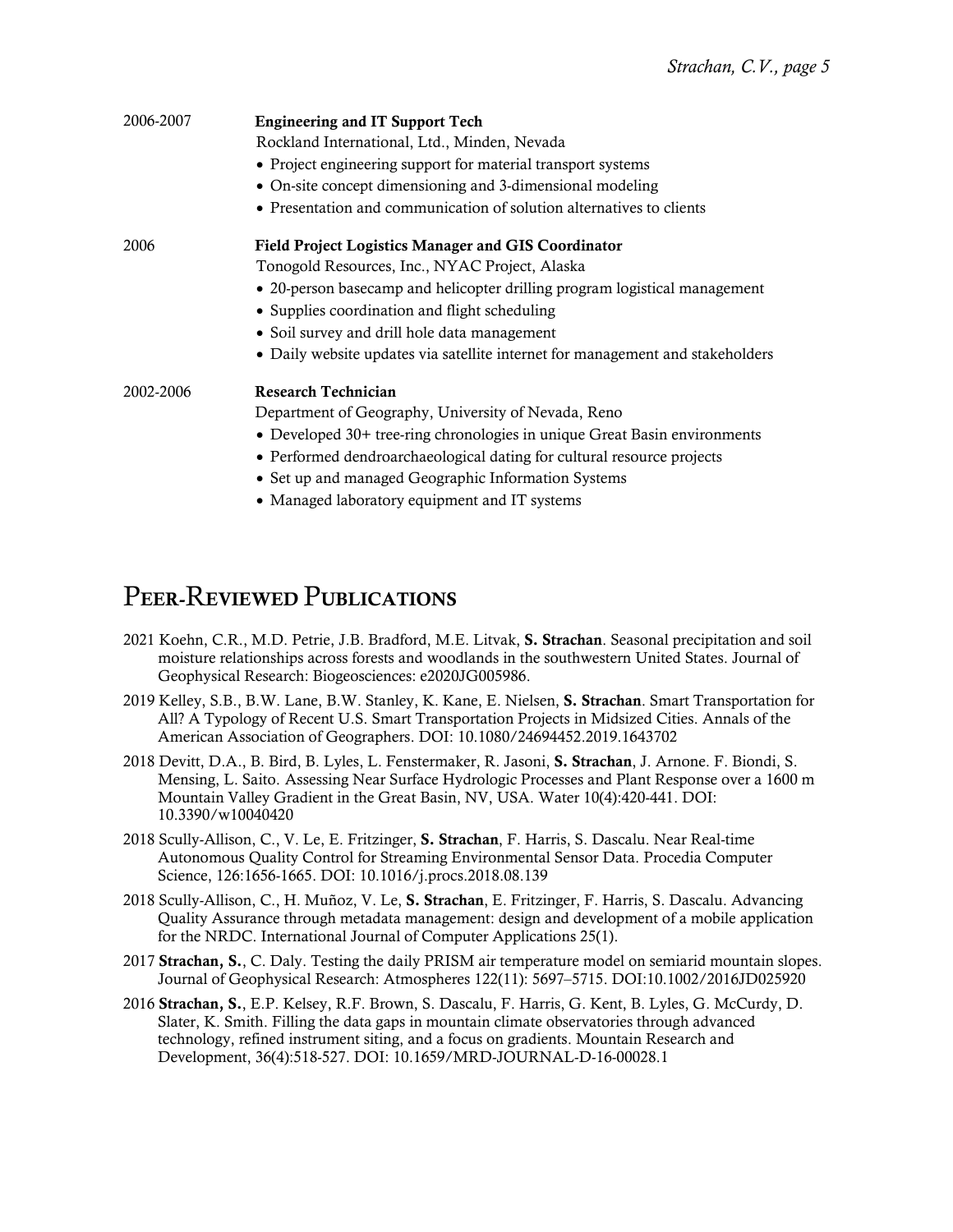- 2015 Mutiibwa, D., S. Strachan, T. Albright. Land surface temperature and surface air temperature in complex terrain. IEEE Journal Of Selected Topics In Applied Earth Observations And Remote Sensing (JSTARS) 8(10):4762-4774. DOI:10.1109/JSTARS.2015.2468594
- 2014 Dascalu, S.M., F.C. Harris Jr., M. McMahon Jr., E. Fritzinger, S. Strachan, R. Kelley. An Overview of the Nevada Climate Change Portal. In: Ames, D.P., Quinn, N.W.T., Rizzoli, A.E. (eds.). *Proceedings of the 7th International Congress on Environmental Modelling and Software*, San Diego, ISBN: 978-88-9035-744-2
- 2014 Biondi, F.*,* M. Hay, S. Strachan. The tree-ring interpolation model (TRIM) and its application to *Pinus monophylla* chronologies in the Great Basin of North America. Forestry 87(4):582-597
- 2013 Strachan, S., F. Biondi, S. Lindström, R. McQueen, P. Wigand. Application of dendrochronology to historic charcoal production sites in the Great Basin, USA. Historical Archaeology 47(4)
- 2013 Kilpatrick, M., F. Biondi*,* S. Strachan, J.S. Sibold. Fire history of mixed conifer ecosystems in the Great Basin/Mojave Deserts transition zone, Nevada, USA. Trees 27(6):1789-1803. DOI:10.1007/s00468-013-0924-7
- 2013 Mensing, S., S. Strachan, J. Arnone, L. Fenstermaker, F. Biondi, D. Devitt, B. Johnson, B. Bird, E. Fritzinger. A network for observing Great Basin climate change. Eos, Transactions American Geophysical Union 94(11): 105-112
- 2012 Strachan, S*.*, F. Biondi, J. Leising. A 550-year reconstruction of streamflow variability in Spring Valley, Nevada, USA. Journal of Water Resources Planning and Management 138(4):326-333. DOI: 10.1061/(ASCE)WR.1943-5452.0000180
- 2011 McMahon Jr., M., S.M. Dascalu, F.C. Harris Jr., S. Strachan, F. Biondi. Architecting Climate Change Data Infrastructure for Nevada. Pp. 354-365 in Salinesi, C. and Pastor, O. (eds.), *Advanced Information Systems Engineering Workshops CAISE-2011, Lecture Notes in Business Information Processing*, LNBIP-83, Springer, London, UK
- 2011 Biondi, F., L. Jamieson, S. Strachan, J. Sibold. Dendroecological testing of the pyroclimatic hypothesis in the central Great Basin, Nevada, USA. Ecosphere 2(1). DOI:10.1890/ES10-00068.1
- 2007 Biondi, F., S. Strachan, S.A. Mensing, G. Piovesan. Radiocarbon analysis confirms the annual nature of sagebrush growth rings. Radiocarbon 49(3): 1232-1240

#### DATA PUBLICATIONS

2019 Seyednasrollah, B., A.M. Young, K. Hufkens, T. Milliman, M.A. Friedl, S. Frolking, A.D. Richardson, M. Abraha, D.W. Allen, M. Apple, M.A. Arain, J. Baker, J.M. Baker, C.J. Bernacchi, J. Bhattacharjee, P. Blanken, D.D. Bosch, R. Boughton, E.H. Boughton, R.F. Brown, D.M. Browning, N. Brunsell, S.P. Burns, M. Cavagna, H. Chu, P.E. Clark, B.J. Conrad, E. Cremonese, D. Debinski, A.R. Desai, R. Diaz-Delgado, L. Duchesne, A.L. Dunn, D.M. Eissenstat, T. El-Madany, D.S.S. Ellum, S.M. Ernest, A. Esposito, L. Fenstermaker, L.B. Flanagan, B. Forsythe, J. Gallagher, D. Gianelle, T. Griffis, P. Groffman, L. Gu, J. Guillemot, M. Halpin, P.J. Hanson, D. Hemming, A.A. Hove, E.R. Humphreys, A. Jaimes-Hernandez, A.A. Jaradat, J. Johnson, E. Keel, V.R. Kelly, J.W. Kirchner, P.B. Kirchner, M. Knapp, M. Krassovski, O. Langvall, G. Lanthier, G.l. Maire, E. Magliulo, T.A. Martin, B. McNeil, G.A. Meyer, M. Migliavacca, B.P. Mohanty, C.E. Moore, R. Mudd, J.W. Munger, Z.E. Murrell, Z. Nesic, H.S. Neufeld, T.L. O'Halloran, W. Oechel, A.C. Oishi, W.W. Oswald, T.D. Perkins, M.L. Reba, B. Rundquist, B.R. Runkle, E.S. Russell, E.J. Sadler, A. Saha, N.Z. Saliendra, L. Schmalbeck, M.D. Schwartz, R.L. Scott, E.M. Smith, O. Sonnentag, P. Stoy, S. Strachan, K. Suvocarev, J.E. Thom, R.Q. Thomas, A.K. Van den berg, R. Vargas, C.S. Vogel, J.J. Walker, N. Webb, P. Wetzel, S. Weyers, A.V. Whipple, T.G. Whitham, G. Wohlfahrt, J.D. Wood, S. Wolf, J. Yang, X. Yang, G. Yenni, Y. Zhang, Q. Zhang, and D. Zona. *PhenoCam Dataset v2.0: Vegetation Phenology from Digital Camera Imagery, 2000-2018*. ORNL DAAC, Oak Ridge, Tennessee, USA. DOI:10.3334/ORNLDAAC/1674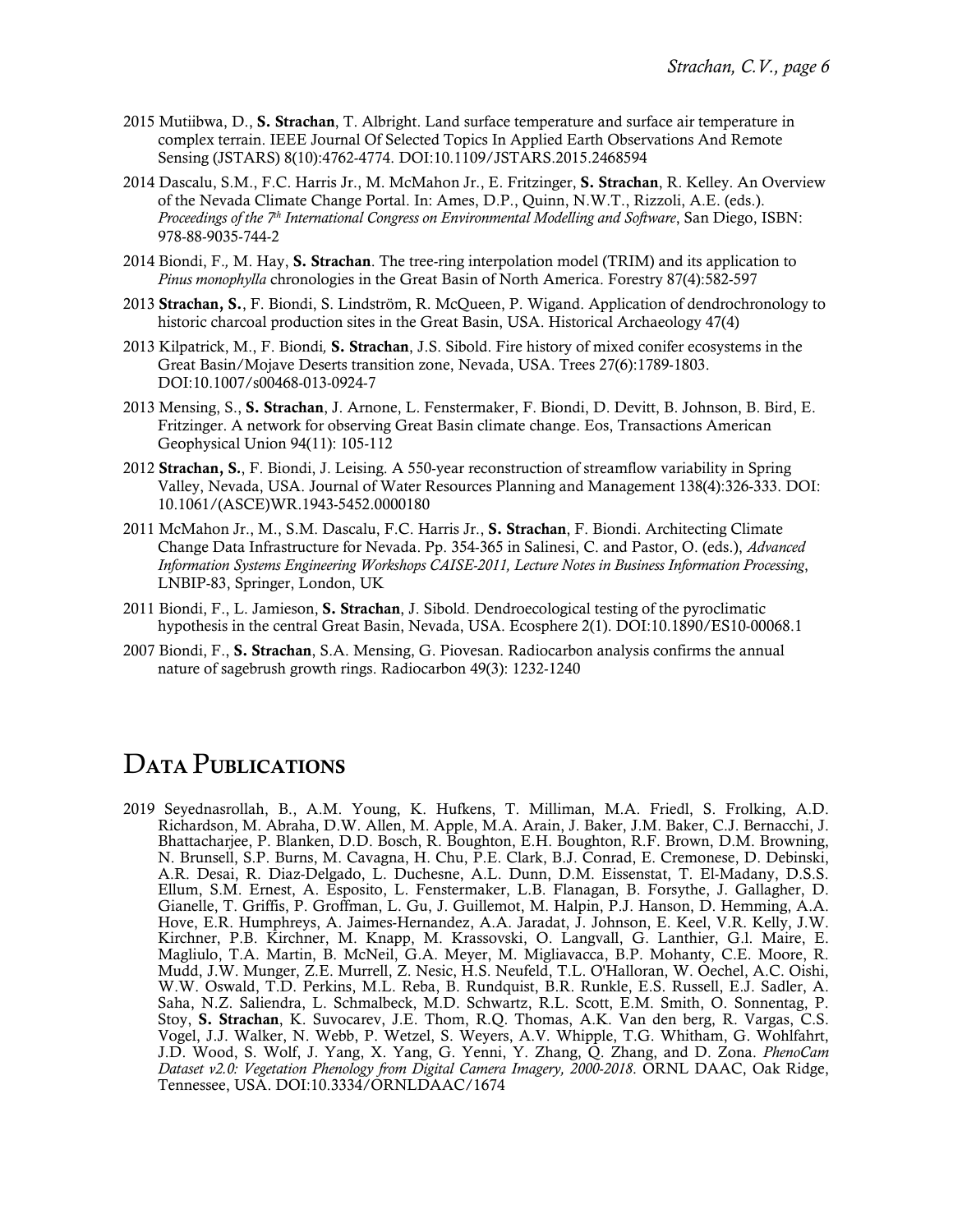2019 Milliman, T., B. Seyednasrollah, A.M. Young, K. Hufkens, M.A. Friedl, S. Frolking, A.D. Richardson, M. Abraha, D.W. Allen, M. Apple, M.A. Arain, J. Baker, J.M. Baker, C.J. Bernacchi, J. Bhattacharjee, P. Blanken, D.D. Bosch, R. Boughton, E.H. Boughton, R.F. Brown, D.M. Browning, N. Brunsell, S.P. Burns, M. Cavagna, H. Chu, P.E. Clark, B.J. Conrad, E. Cremonese, D. Debinski, A.R. Desai, R. Diaz-Delgado, L. Duchesne, A.L. Dunn, D.M. Eissenstat, T. El-Madany, D.S.S. Ellum, S.M. Ernest, A. Esposito, L. Fenstermaker, L.B. Flanagan, B. Forsythe, J. Gallagher, D. Gianelle, T. Griffis, P. Groffman, L. Gu, J. Guillemot, M. Halpin, P.J. Hanson, D. Hemming, A.A. Hove, E.R. Humphreys, A. Jaimes-Hernandez, A.A. Jaradat, J. Johnson, E. Keel, V.R. Kelly, J.W. Kirchner, P.B. Kirchner, M. Knapp, M. Krassovski, O. Langvall, G. Lanthier, G.l. Maire, E. Magliulo, T.A. Martin, B. McNeil, G.A. Meyer, M. Migliavacca, B.P. Mohanty, C.E. Moore, R. Mudd, J.W. Munger, Z.E. Murrell, Z. Nesic, H.S. Neufeld, W. O echel, A.C. Oishi, W.W. Oswald, T.D. Perkins, M.L. Reba, B. Rundquist, B.R. Runkle, E.S. Russell, E.J. Sadler, A. Saha, N.Z. Saliendra, L. Schmalbeck, M.D. Schwartz, R.L. Scott, E.M. Smith, O. Sonnentag, P. Stoy, S. Strachan, K. Suvocarev, J.E. Thom, R.Q. Thomas, A.K. Van den berg, R. Vargas, C.S. Vogel, J.J. Walker, N. Webb, P. Wetzel, S. Weyers, A.V. Whipple, T.G. Whitham, G. Wohlfahrt, J.D. Wood, J. Yang, X. Yang, G. Yenni, Y. Zhang, Q. Zhang, and D. Zona. *PhenoCam Dataset v2.0: Digital Camera Imagery from the PhenoCam Network, 2000-2018*. ORNL DAAC, Oak Ridge, Tennessee, USA. DOI:10.3334/ORNLDAAC/1689

#### BOOK CHAPTERS

- 2016 Strachan, S. Precipitation and Conifer Response in Semi-Arid Mountains: a case from the 2012-2015 drought in the Great Basin, USA. Chapter 5 in J. Schroder and G. Greenwood (editors), *Mountain Ice and Water*, Elsevier.
- 2014 Strachan, S., A. Kennedy. Sensor Site and Platform Selection. Chapter 1 in Gries, C., and Henshaw, D. (editors), *Sensor Networks and Data Management Best Practices*. Federation of Earth Science Information Partners, EnviroSensing Cluster. http://wiki.esipfed.org/index.php/Sensor\_Site\_and\_Platform\_Selection
- 2012 Biondi, F*.*, S. Strachan. Dendrohydrology in 2050: Challenges and Opportunities. Pp. 355-362 in W.M. Grayman, D.P. Loucks, and L. Saito (editors), *Toward a Sustainable Water Future: Visions for 2050*, American Society of Civil Engineers (ASCE), Reston, Virginia

#### **OTHER PUBLICATIONS**

- 2022 Schmitz, P., D. Brunson, C. Mizumoto, D. Jennewein, and S. Strachan. *Towards a National Best Practices Resource for Research Computing and Data Strategic Planning.* Technical Report RCDNexus-TR-2022.1. Zenodo. https://doi.org/10.5281/zenodo.6394989
- 2020 NSHE, Research Affairs Council. *Nevada System of Higher Education Science and Technology Plan*. Harris, F., and S. Strachan, Eds.; 33 pp.]. Available from: https://epscorspo.nevada.edu/wpcontent/uploads/2020/06/NSHE-S-T-Plan-Final-6-12-20.pdf.
- 2019 Millar, C., D. Charlet, S. Strachan. *Basin Bristlecone Pine: A New Population, Dying Trees, and Prometheus Revisited*. Mountain Views, Consortium for Integrated Climate Research in Western Mountains Vol.13, No.2.
- 2019 (*invited*) Strachan, S. *Mountain Observatories and a Return to Environmental Long Science*. Online newsletter of the Long Now Foundation, San Francisco. https://medium.com/the-long-nowfoundation/mountain-observatories-and-a-return-to-environmental-long-science-e0e96c9c4633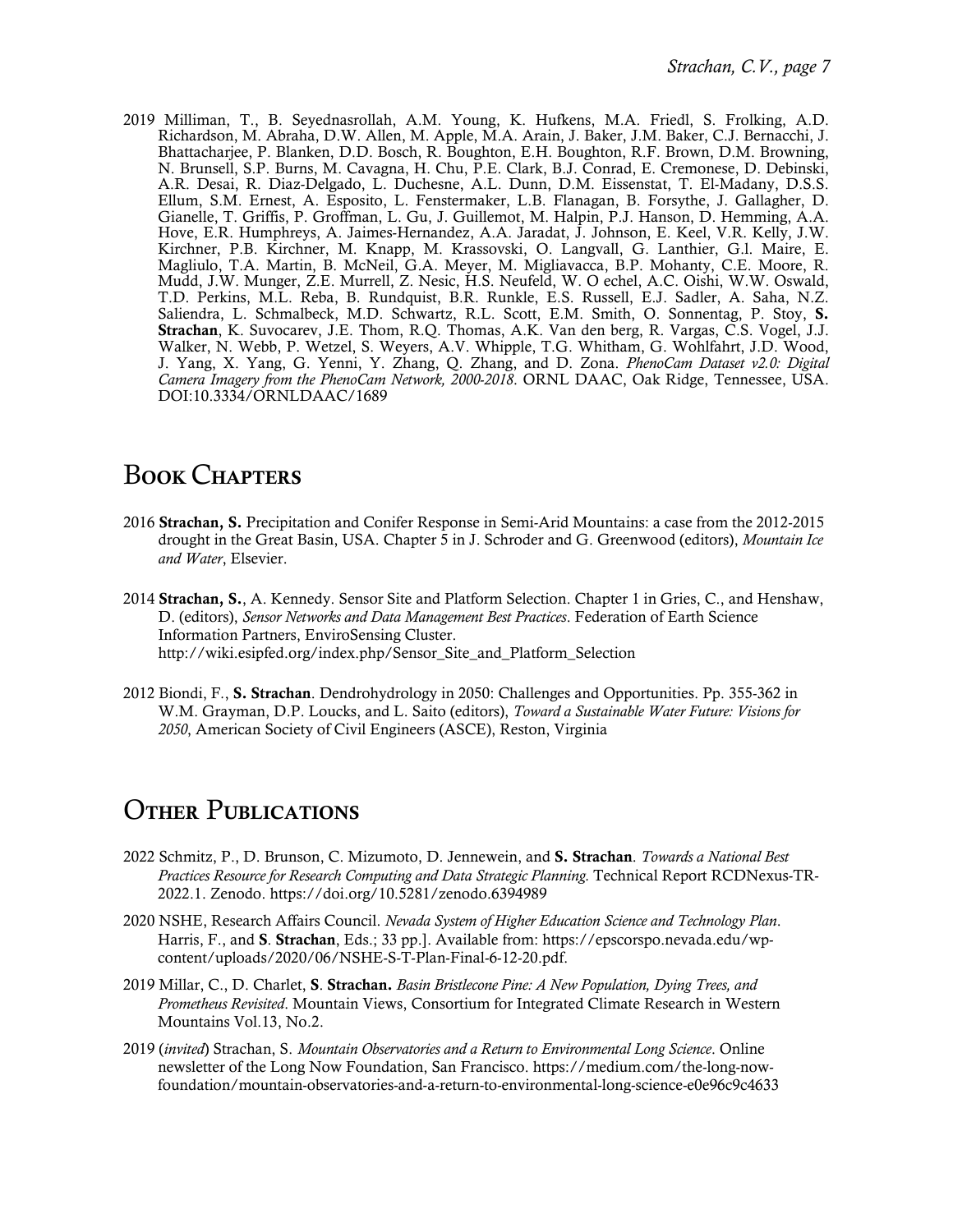- 2018 (*invited*) Strachan, S. *Opinion: Mountain observatories and a return to environmental Long Science*. Mountain Views, Consortium for Integrated Climate Research in Western Mountains Vol.12, No.2.
- 2017 Strachan, S., and C. Daly. *Modeling Air Temperature on Mountain Slopes: A Conversation on Key Sources of Bias at the Watershed Scale*. Mountain Views, Consortium for Integrated Climate Research in Western Mountains Vol.11, No.2, pp 27-35.
- 2016 Strachan, S. *Field Notes: Llamas and Lytles: Unexpected Mountain Meetings*. Mountain Views, Consortium for Integrated Climate Research in Western Mountains Vol.10, No.2, pp 80-83.
- 2014 Strachan, S., and F. Biondi. *Report on Dendrochronological Analysis of Wood Samples Associated with Archaeological Features near Mt. Hope, Eureka County, Nevada.* Final Report. *DendroLab*, Department of Geography, University of Nevada, Reno.
- 2014 Strachan, S., and F. Biondi. *Report on Dendrochronological Analysis of Wood Samples Associated with Archaeological Features in the Pancake Range, White Pine County, Nevada.* Final Report. *DendroLab*, Department of Geography, University of Nevada, Reno.
- 2012 Strachan, S., and F. Biondi. *Report on Dendrochronological Analysis of Charred Wood Samples Associated with Archaeological Features in the Silver King Pass, Lincoln County, Nevada*. Final Report. *DendroLab*, Department of Geography, University of Nevada, Reno.
- 2011 Biondi, F., and S. Strachan. *The Nevada NSF-EPSCoR Instrumented Transects: A Tool for Mountain-to-Valley Ecohydrology*. Mountain Views, Consortium for Integrated Climate Research in Western Mountains Vol.5, No.1.
- 2011 Strachan, S., and F. Biondi. *Report on Dendrochronological Analysis of Surface and Subsurface Wood Samples Associated with Charcoal Oven and Other Historic Activities in the Cortez Mining District, Lander County, Nevada*. Final Report. *DendroLab*, Department of Geography, University of Nevada, Reno.
- 2008 Strachan, S., and F. Biondi. *Report on Dendrochronological Analysis of Surface Wood Samples Associated with Charcoal Oven Features in the Cortez Mining District, Lander County, Nevada*. Final Report. *DendroLab*, Department of Geography, University of Nevada, Reno.
- 2004 Strachan, S., and F. Biondi. *Tree-Ring Dating of Mt. Hope, Nevada Charcoal Ovens*. Final Report. *DendroLab*, Department of Geography, University of Nevada, Reno.
- 2003 Strachan, S., and F. Biondi. *Report on Dendrochronological Analysis of Archaeological Features in the Heavenly Master Plan Area. DendroLab*, Department of Geography, University of Nevada, Reno.
- 2003 Biondi, F. and S. Strachan. *Tree-Ring Dating of Truckee Charcoal Ovens*. Final Report. *DendroLab*, Department of Geography, University of Nevada, Reno.

#### INVITED PROFESSIONAL & WORKSHOP PRESENTATIONS

- 2022 (*invited*) Strachan, S., *Emerging Community Futures: Wide-Area Science & the Internet of Wild Things*. The Quilt winter member meeting, March 8, online.
- 2021 (*invited panelist* Strachan, S.) *Building a Strategic Plan for your Research Computing and Data Program.* Practice & Experience in Advanced Research Computing conference (PEARC'21), July 19, online.
- 2020 (*invited*) Strachan, S. *Climate and Water in the Great Basin: Long-term problems call for long-term science.* Nevada Land Trust Speaker Series: Coffee & Conservation, June 16, online.
- 2020 (*invited*) Strachan, S. *Ecological v. Hydrological Drought in Changing Seasons: learning from full-gradient monitoring in the Great Basin.* Department of Geography Spring Colloquium Series, April 15, online.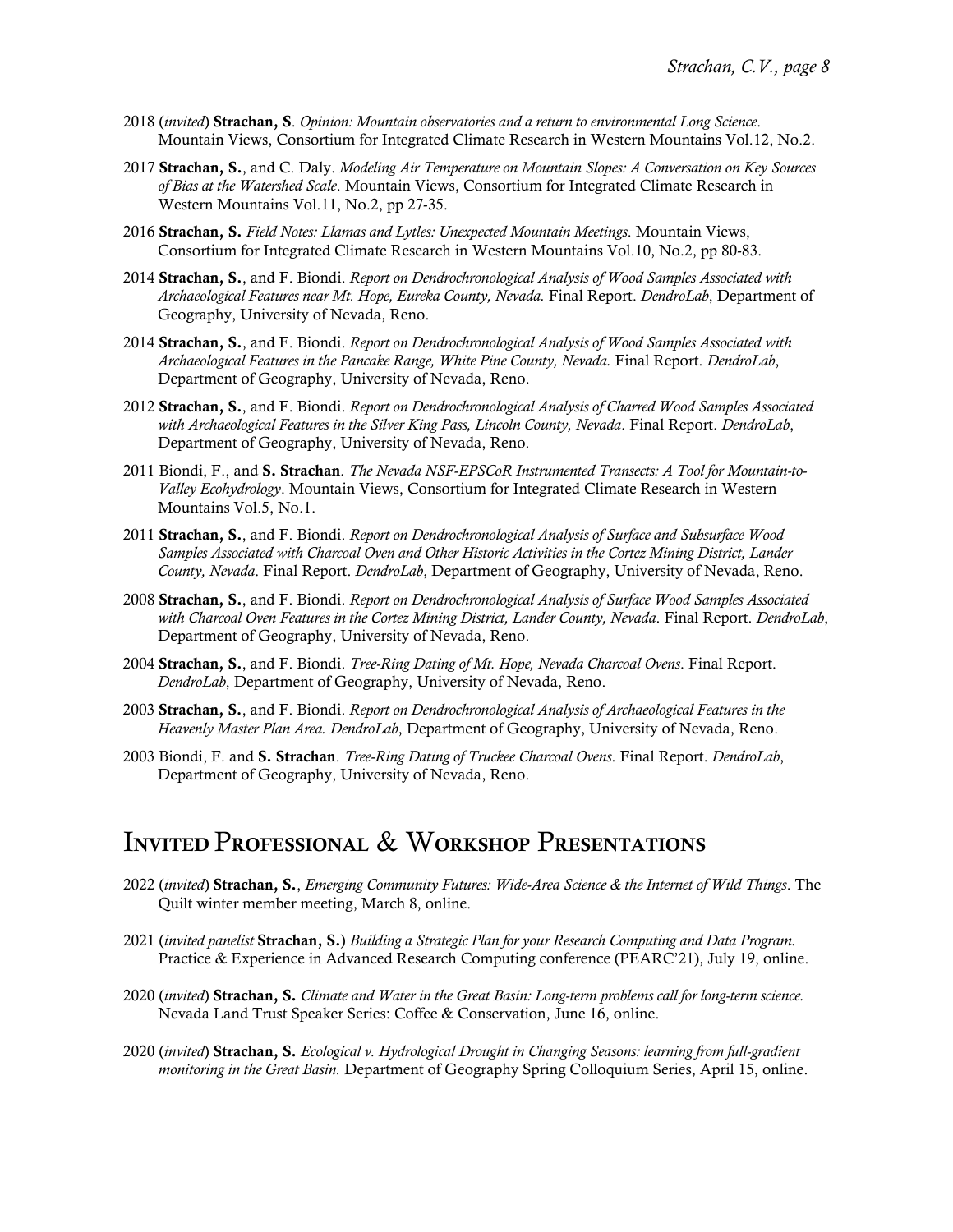- 2019 (*invited*) Strachan, S. *CC\* Networking Infrastructure: Building a High-Performance, Flexible DMZ Backbone at the University of Nevada, Reno.* NSF Campus Cyberinfrastructure PI Workshop, Sept 23-25, Minneapolis.
- 2019 (*invited*) Strachan, S. *Best Practices for Sensor Networks and Key Issues in Sensor Data Management.* Session keynote, Frontiers of Environmental Sensor Innovation, May 15-17, Flathead Lake Biological Field Station, Montana.
- 2018 (*invited*) Strachan, S. *Cyberinfrastructure and the Critical Role of Engineering Partnerships for Science Discovery.* Keynote address, ISCA 27th International Conference on Software Engineering and Data Engineering (SEDE 2018) October 8-10, New Orleans, LA.
- 2018 (*invited*) Strachan, S. *Cart before the horse: system QA & data QC issues for environmental sensor networks*. Invited guest presentation, November 1, 2018 Australian Research Data Commons (ARDC) global virtual meeting, online.
- 2017 (*invited*) Strachan, S. *Eco-hydrologic observations across a mountain gradient in the Great Basin, USA.* Public Lecture (4 May 2017), Oeschger Centre for Climate Change Research, Geographisches Institut, University of Bern, Switzerland.
- 2016 (*invited*) Strachan, S., G. McCurdy, B. Lyles, B. Johnson. *Precipitation characteristics, soil moisture deficit, and conifer response during the 2012-2015 drought as observed across instrumented mountain life zones in the Great Basin, USA.* Early Career Session, MtnClim 2016, Leavenworth, WA.
- 2016 (*invited*) Strachan, S. *Field Science Meets Cyberinfrastructure: Connectivity for Remote Monitoring Stations.* UNR Technology Summit Lightning Round Plenary, University of Nevada, Reno.
- 2015 (*invited*) Strachan, S. *North America's Great Basin: a Climate and Water Conundrum.* Environmental Science Colloquium (October 28<sup>th</sup>), Plymouth State University, New Hampshire.
- 2015 (*invited*) Strachan, S., D. Slater. *Cyberinfrastructure Meets Environmental Science: Connectivity for Remote Monitoring Stations.* NSF-EPSCoR Cyberinfrastructure Workshop, University of Nevada, Las Vegas.
- 2015 (*invited*) Strachan, S. *The Great Basin in the Anthropocene.* The Long Now Foundation salon talk (January  $6<sup>th</sup>$ ), San Francisco.
- 2014 (*invited*) Strachan, S. *Keynote, Climate Change Committee Panel: Dendrochronology and Climatic Influences on Forests*. Plenary session, Western International Forest Disease Work Conference, Cedar City.
- 2013 (*invited*) Strachan, S., F. Biondi*. Real-Time Monitoring of Mountain Conifer Growth Response to Seasonal Climate and the Summer Monsoon in the Great Basin of North America*. Session GC32B: Environment and Eco-system Changes in the Third Pole and Other Mountain Regions II, American Geophysical Union, San Francisco.

## PROFESSIONAL CONFERENCE & WORKSHOP ORGANIZING

- 2015 present: Co-Organizer, MtnClim: biennial conference of the Consortium for Integrated Climate Research in Western Mountains (CIRMOUNT)
- 2022 Co-Organizer, EPSCoR-CI Workshop Series: Assessment and strategic planning for improving research computing and data in EPSCoR jurisdictions (Virtual and in-person)
- 2019 2021: Technical Papers Committee Member: PEARC Conference Series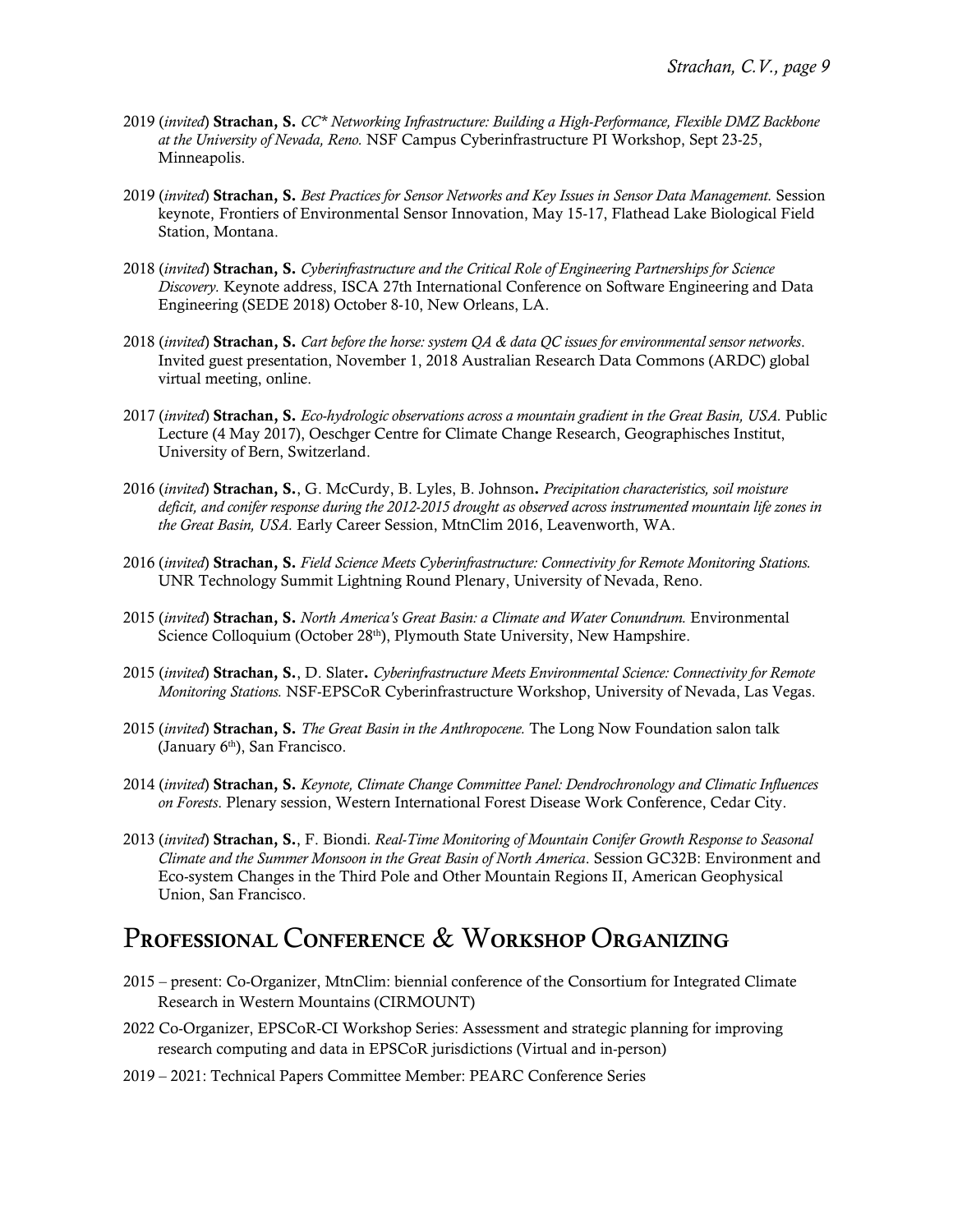- 2021 ESIP Session Co-Organizer: "*Innovations in EnviroSensing Technology & Practice*," Earth Science Information Partners Federation (ESIP-Fed) Summer Meeting (Virtual)
- 2021 PEARC Session Co-Organizer: "*Assessing and communicating cyberinfrastructure readiness at EPSCoR and under-resourced institutions*," Practice & Experience in Advanced Research Computing (PEARC) Conference (Virtual)
- 2021 ESIP Session Co-Organizer: "*Designing a virtual, hands-on sensor training workshop using insights and lessons learned during the COVID-19 pandemic*," Earth Science Information Partners Federation (ESIP-Fed) Winter Meeting (Virtual)
- 2020 AGU Session Primary Convener: "*IN027 - Advancements for in Situ Terrestrial EnviroSensing: Technology and Practice for End-to-End Data Workflows, Support Cyberinfrastructure, and QA/QC I*," American Geophysical Union Annual Meeting (Virtual)
- 2020 AGU Session Primary Convener: "*IN025 - Advancements for in Situ Terrestrial EnviroSensing: Technology and Practice for End-to-End Data Workflows, Support Cyberinfrastructure, and QA/QC II eLightning*," American Geophysical Union Annual Meeting (Virtual)
- 2020 PEARC Panel Co-Organizer: "*Edge-to-Edge Distributed CI for Distributed Research*," Practice & Experience in Advanced Research Computing (PEARC) Conference (Virtual)
- 2020 PEARC Session Co-Organizer: "*Birds of a Feather: Preparing EPSCoR Institutions for Research Computing and Data Model Engagement*," Practice & Experience in Advanced Research Computing (PEARC) Conference (Virtual)
- 2020 ESIP Session Co-Organizer: "*Recent advances in environmental sensing for monitoring and research*," Earth Science Information Partners Federation (ESIP-Fed) Summer Meeting (Virtual)
- 2019 NRP Panel Co-Organizer: "*Edge-to-Edge Disruptive Research Workflows in Earth & Environmental Science, Smart Communities, and Technology Testbeds*," 3rd National Research Platform
- 2019 ESIP Session Co-Organizer, "*EnviroSensing*" Earth Science Information Partners Federation (ESIP-Fed) Summer Meeting, Tacoma
- 2019 Program Committee Member: 3rd National Research Platform workshop, Minneapolis
- 2019 Workshops Committee Member: Practice & Experience in Advanced Research Computing (PEARC) Conference, Chicago
- 2019 Panels Committee Member: PEARC Conference, Chicago
- 2018 MtnClim Workshop Leader, "*Best practices in mountain sensor networks*," MtnClim Conference, Rocky Mountain Biological Laboratory, Colorado
- 2018 ESIP Session Co-Organizer, "*EnviroSensing QC*," Earth Science Information Partners Federation (ESIP-Fed) Summer Meeting, Tucson
- 2018 ESIP Session Co-Organizer, "*EnviroSensing QA*," Earth Science Information Partners Federation (ESIP-Fed) Summer Meeting, Tucson
- 2014 MRI Session Co-Organizer, "*Every Mountain an Observatory: study designs and practices at the small project scale*," Mountain Observatories Global Fair and Workshop, Mountain Research Initiative, Reno
- 2014 MRI Atelier Co-Organizer, "*Energy generation and management for remote observations stations*," Mountain Observatories Global Fair and Workshop, Mountain Research Initiative, Reno
- 2011 EPSCoR Session Co-Organizer, "*Climate Change and Landscape Response*," NSF-EPSCoR Tri-State Annual Meeting, Santa Ana Pueblo, New Mexico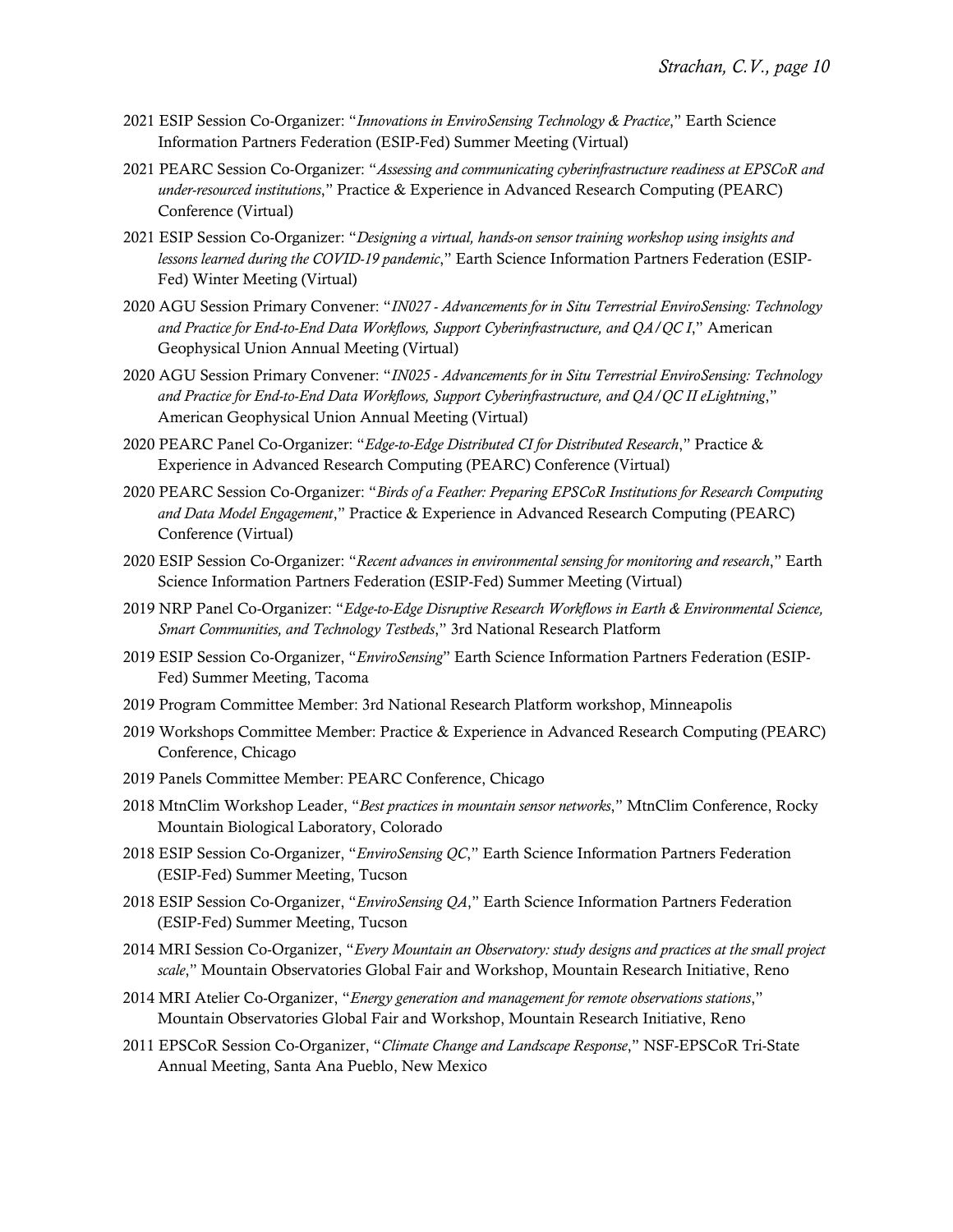#### PROFESSIONAL CONFERENCE PRESENTATIONS & POSTERS

- 2020 Johnson, B. and S. Strachan*. Links between soil properties, climate, and vegetation along elevational gradients in Nevada, USA.* Abstract B005-0005, Session: Plant–Soil Interactions Under Global Warming: Learning Mechanisms from Multiyear Field Experiments and Natural Gradients II Posters, American Geophysical Union, online.
- 2019 Strachan, S., B. Johnson, B. Lyles, Devitt, D., G. McCurdy, L. Fenstermaker, L. Álvarez-Ruiz, J. Arnone, R. Jasoni, S. Mensing*. Ecological v. Hydrological Drought in changing seasons: learning from fullgradient monitoring in the Great Basin.* Abstract H13H-08, Session: Blue and Green Water in the Mountains: Water Supply, Extreme Events, and Ecological Responses in Snow- and Glacier-Fed Catchments I, American Geophysical Union, San Francisco.
- 2019 Strachan, S. *Observing the extremes: successes and challenges in applying sensor technology to weather, climate,*  and ecohydrological processes. 29<sup>th</sup> Pacific Climate Workshop (PACLIM), Asilomar, California.
- 2018 Jirasessakul, P., Z. Waller, P. Marquis, V. Le, C. Scully-Allison, S. Strachan, F. C. Harris, Jr., S. M. Dascalu. *Generalized Software Interface for CHORDS*. Proceedings of the ISCA 27th International Conference on Software Engineering and Data Engineering (SEDE 2018) October 8-10, New Orleans.
- 2018 Strachan, S. *Hidden in plain sight: Nevada's pinyon-juniper history waits to be found in Comstock-era charcoal ovens*. Nevada Archaeological Association 47th Annual Meeting, Reno NV.
- 2017 Strachan, S., D. Slater, E. Fritzinger, B. Lyles, G. Kent, K. Smith, S. Dascalu, F. Harris*. Cyberinfrastructure for remote environmental observatories: a model homogeneous sensor network in the Great Basin, USA.* Abstract EGU2017-263, Session: Environmental sensor networks posters, European Geophysical Union, Vienna.
- 2017 Strachan, S., G. McCurdy, B. Lyles, B. Johnson*. Precipitation in mountains: fine-scale events with longterm consequences.* 28th Pacific Climate Workshop (PACLIM), Asilomar, California.
- 2016 Strachan, S., S. Mensing, D. Devitt, L. Fenstermaker, B. Lyles, G. McCurdy*. Observing hydroclimatic variability during the 2012-2015 drought using a Great Basin mountain transect: elevation matters!* Abstract GC13E-1240, Session: Natural and Anthropogenic Drivers of Hydroclimatic Change in Western North America II Posters, American Geophysical Union, San Francisco.
- 2016 Devitt, D., B. Bird, B. Lyles, L. Fenstermaker, R. Jasoni, S. Strachan, J. Arnone, F. Biondi, S. Mensing, L. Saito*. Mountain Valley Eco-Hydrologic Connectivity in the Great Basin, NV* Abstract GC13E-1236, Session: Natural and Anthropogenic Drivers of Hydroclimatic Change in Western North America II Posters, American Geophysical Union, San Francisco.
- 2016 Strachan, S. *Cyberinfrastructure: Enabling environmental science in the "big data" revolution.* UNR Technology Summit Breakout Sessions, University of Nevada, Reno.
- 2016 Strachan, S., D. Slater. *Field Science Meets Cyberinfrastructure: Connectivity for Remote Monitoring Stations.* NSF-EPSCoR Cyberinfrastructure Workshop, University of Nevada, Reno.
- 2016 Strachan, S. *The NevCAN Observatory: Long-term baseline monitoring across primary Great Basin life zones.* Earth, Air, and Water Workshop, University of Nevada, Reno.
- 2015 Strachan, S., C. Daly, C. Millar*. Testing the PRISM temperature model in complex terrain: implications for mountain ecohydrology*. Abstract GC11C-1056, Session: Climate Refugia in a Changing World: Climatic and Hydrologic Processes Informing Ecological Responses I Posters, American Geophysical Union, San Francisco.
- 2015 Strachan, S., J. Jusayan, V. Le, R. Stewart, E. Fritzinger. *FieldQA: A Quality Assurance tablet application for field science deployments.* 24th National NSF EPSCoR Conference, Portsmouth, New Hampshire.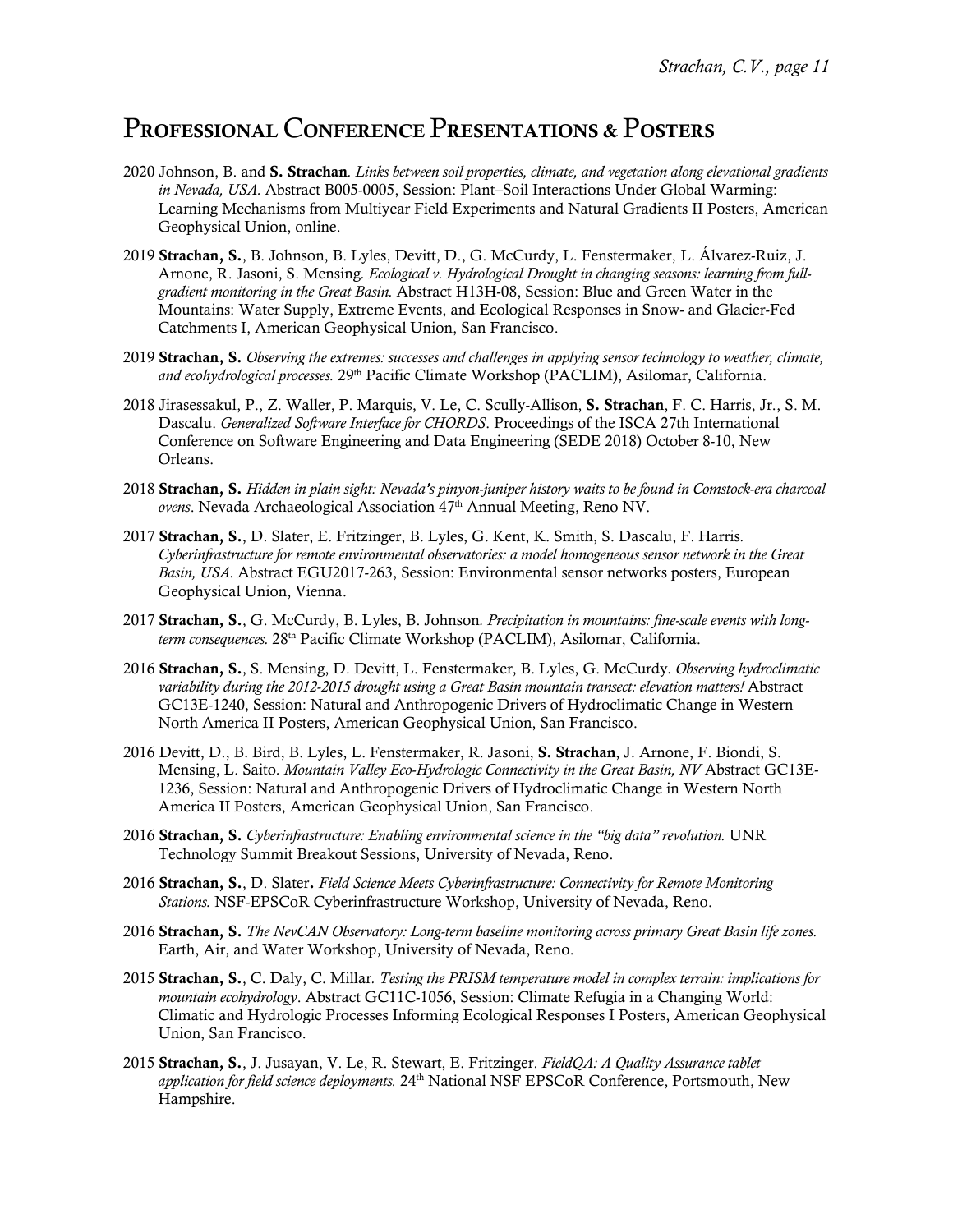- 2015 Strachan, S., E. Kelsey, R. Brown, B. Lyles, S. Dascalu, F. Biondi, G. Kent. *Monitoring across the entire gradient: technology and practices for modern climate/near-surface process mountain observatories.*  Session: Advances in observatories of mountain social-ecological systems 1, Perth III: Mountains of Our Future Earth Congress, Perth, Scotland.
- 2015 Strachan, S., C. Millar. *Monitoring temperature and snow presence across topographic aspects in semi-arid woodlands: implications for tree growth response at the upper and lower treelines.* Session: Mountain treeline ecotones; threshold dynamics and climatic relationships, Perth III: Mountains of Our Future Earth Congress, Perth, Scotland.
- 2015 Strachan, S., L. Fenstermaker, J. Arnone, F. Biondi, D. Devitt, R. Jasoni, S. Mensing, L. Saito, G. McCurdy, B. Lyles, B. Bird, S. Dascalu, F. Harris, E. Fritzinger, G. Kent, K. Smith, D. Slater. *NevCAN: A Great Basin Observatory*. Global Network of Mountain Observatories (GNOMO) Planning Workshop, Gothic, Colorado.
- 2015 Trustman, B., D. Obrist, R. Schumer, S. Strachan. *Characterizing spatial variability of Snow Water Equivalent using pressure sensors*. 83rd Annual Western Snow Conference, Grass Valley, California.
- 2015 Strachan, S., C. Millar. *Replicating weather station air temperature measurements and monitoring snow cover*  across palaeorecord sites in complex terrain in the Walker Basin, California-Nevada. 27<sup>th</sup> Pacific Climate Workshop (PACLIM), Asilomar, California.
- 2014 Strachan, S. *Localized detection of frozen precipitation events and the rain/snow transition.* Abstract C43C 0406, Session: Quantifying Spatial and Temporal Variability of Snow and Snow Processes II Posters, American Geophysical Union, San Francisco.
- 2014 Strachan, S., B. Lyles, D. Slater. *Robust electrical and communications design for remote monitoring stations in high-elevation environments*. Session SES-137\_2/180: Weather/Cryosphere, Mountain Observatories Global Fair and Workshop, Mountain Research Initiative, University of Nevada, Reno.
- 2013 Kamble, B., D. Mutiibwa, T. Albright, S. Strachan. *Dynamics of Physical Relation Between MODIS Land Surface Temperature And Air Temperature In Arid Environment And Complex Terrain*. Abstract B41D-0434, Poster Session: Multisensor Long-Term Land Surface Data Records II, American Geophysical Union, San Francisco.
- 2013 Strachan, S., F. Biondi, M. McMahon, D. Slater. *Integration of Cyberinfrastructure with Field Science in Nevada: a Case Study in Dendrochronology*. 23rd National NSF EPSCoR Conference, Nashville.
- 2013 Strachan, S., F. Biondi, C. Millar, D. Charlet. *Watershed-scale Topoclimatic Dendrochronology: Combining tree-ring records, in-situ instrumentation, and baseline ecology in the Walker River Basin, California-Nevada*. Ameridendro 2013, Tucson.
- 2013 Fenstermaker, L.F., S. Strachan, G. McCurdy, B. Bird, D. Devitt, F. Biondi, J. Arnone, L. Saito, R. Jasoni, B. Johnson, B. Lyles. *NevCAN: Monitoring Climate Variability and Change Along Two Elevation Gradients*. Great Basin Consortium Conference, Boise.
- 2012 Strachan, S., F. Biondi, B. Johnson. *Instrumenting the Conifers: A Look at Daily Tree Growth and Locally Observed Environmental Conditions Across Four Mountain Sites in the Central Great Basin, USA*. Abstract B21B-0349, Poster Session: Climate Impacts on Ecosystems Quantified Using a Combination of Proxy Records and Instrumented Observatories II, American Geophysical Union, San Francisco.
- 2012 Kruse, K., L. Saito, L. Fenstermaker, D. Devitt, S. Strachan, C. Morris, M. Weltz. *Using Runoff Collectors to Understand Surface Runoff Characteristics in Remote Nevada Catchments*. Abstract H31G-1214, Poster Session: Using Field Measurements and Experiments to Advance Science II, American Geophysical Union, San Francisco.
- 2012 Strachan, S., F. Biondi, S. Lindström, R. McQueen, P. Wigand. *Application of Dendrochronology to Historic Charcoal Production Sites in the Great Basin, USA*. General Session 7, Great Basin Anthropological Conference, Stateline.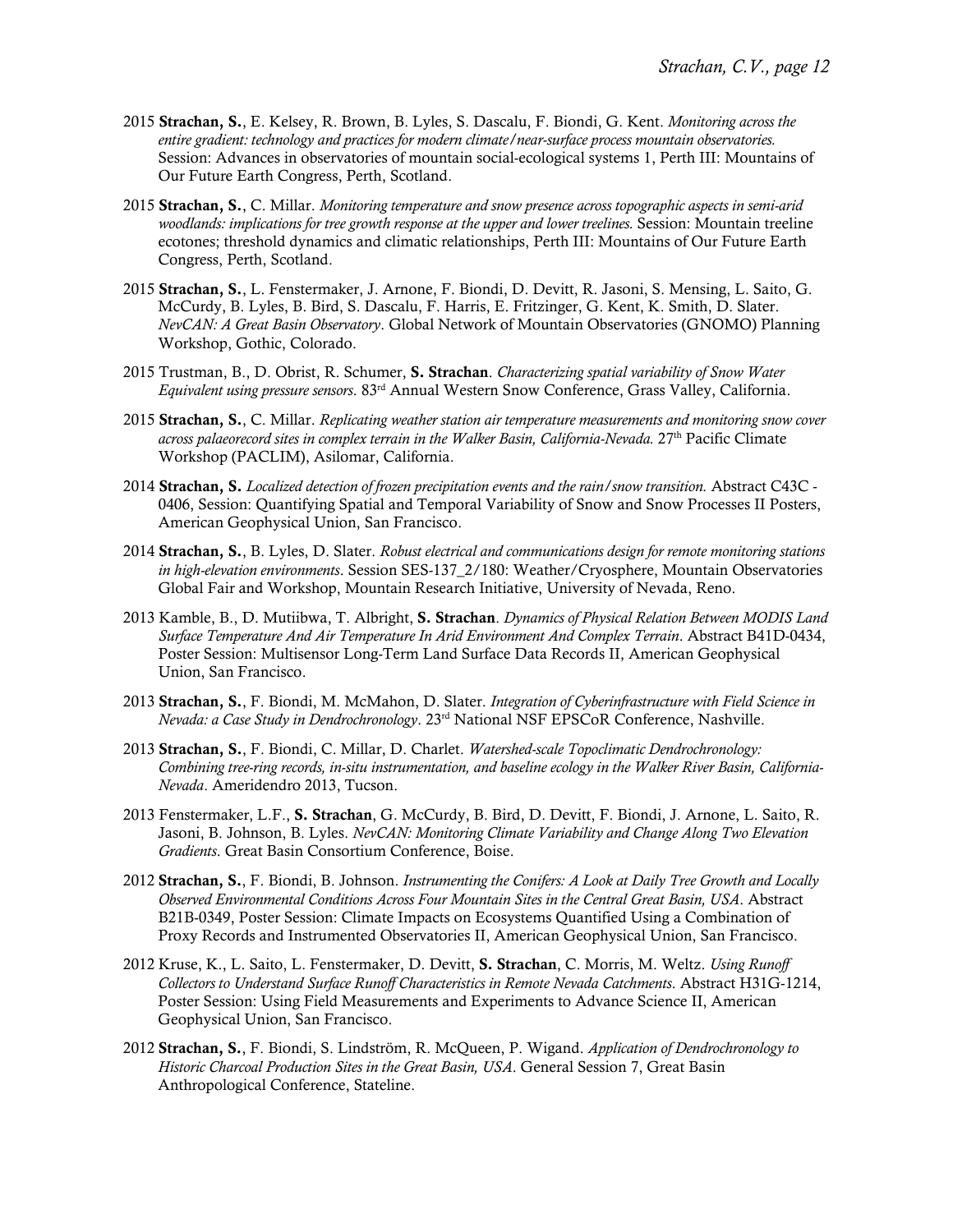- 2012 Strachan, S., D. Slater, B. Lyles, K. Smith, M. McMahon. Critical Infrastructure: Design of Interdisciplinary Remote Environmental Monitoring Stations. Poster Session, MTNCLIM 2012, Estes Park.
- 2012 Mensing, S., S. Strachan, F. Biondi, D. Devitt, L. Fenstermaker, J. Arnone, L. Saito, B. Bird, B. Lyles, G. McCurdy, N. Lancaster, T. Piechota. *Introducing NevCAN: The Nevada Climate-ecohydrological Assessment Network of Real-Time Very High Resolution Environmental Data in the Great Basin*. Plenary session, MTNCLIM 2012, Estes Park.
- 2012 Strachan, S., J. Arnone, F. Biondi, D. Devitt, L. Fenstermaker, and L. Saito. *Measuring Climate and Environmental Response in the Great Basin – the NevCAN long-term monitoring sites*. Paper Session: "Climate Change and Landscape Response," EPSCoR Tri-State Western Consortium, Sun Valley, Idaho.
- 2012 Fenstermaker, L., S. Strachan, G. McCurdy, B. Bird, D. Devitt, F. Biondi, J. Arnone, L. Saito, R. Jasoni, B. Johnson, B. Lyles. *NevCAN: Monitoring Climate Variability and Change along Two Elevation Gradients*. Poster Session, EPSCoR Tri-State Western Consortium, Sun Valley, Idaho.
- 2012 Strachan S., B. Lyles, B. Bird, G. McCurdy, D. Slater*. Welcome to the Future: Status of the NV-EPSCoR Remote Environmental Monitoring Transect Stations, Snake and Sheep Ranges, Nevada*. Poster Session, Annual State NSF EPSCoR Climate Change Conference, Las Vegas, Nevada.
- 2011 McMahon Jr., M., F.C. Harris, Jr., S.M. Dascalu, and S. Strachan. *S.E.N.S.O.R. – Applying Modern Software and Data Management Practices to Climate Research*. Computer Applications in Industry and Engineering 2011 (CAINE 2011), Honolulu.
- 2011 Strachan, S., B. Bird, B. Lyles, G. McCurdy, and M. McMahon. *Building Climate Monitoring Infrastructure in Nevada: Integration of field science and cyberinfrastructure along high elevational transects*. Paper Session: The Generation and Use of Climate Data Records, Annual Meeting of the Association of American Geographers, Seattle.
- 2011 Holt, D., J. Dech, K. Hrinkevich, K. Nicolussi, S. Strachan, and L. Winship. *Attempting to bridge the gap between the fixed and floating Methuselah Grove master chronology and building a chronology from Edmund Schulman's 1957 cores from Wyman Canyon: North American Dendro Ecological Fieldweek 2010 report*. Paper Session: Dendrochronology IV: Research from the North American Dendroecological Fieldweek, Annual Meeting of the Association of American Geographers, Seattle.
- 2011 Strachan, S*.*, B. Bird, B. Lyles, G. McCurdy, and M. McMahon. *Building Climate Monitoring Infrastructure in Nevada: Cyberinfrastructure meets field science along high elevational transects*. EPSCoR Tri-State Western Consortium, Paper Session: "Enabling Climate Change Research: Monitoring Environmental Parameters," Santa Ana Pueblo, New Mexico.
- 2011 Biondi, F*.*, and S. Strachan. *Tree-ring extension of precipitation variability for eastern Nevada: Implications for drought analysis in the Great Basin Region, USA*. Oral Session on "The Past, Present, and Future of Global and Regional Droughts", Abstract H42G-08*,* Fall Meeting, American Geophysical Union, San Francisco.
- 2011 Biondi, F. and S. Strachan. *Climate Change Response of Great Basin Bristlecone Pine in the Nevada NSF-EPSCoR Project*. In: R.E. Keane, D.F. Tomback, M.P. Murray, and C.M. Smith (eds.), The future of high-elevation, five-needle white pines in Western North America: Proceedings of the High Five Symposium. U.S. Department of Agriculture, Forest Service, Rocky Mountain Research Station, Proceedings RMRS-P-63, Fort Collins, CO. pp. 203-204.
- 2010 Biondi, F., S. Strachan, M. Bradley, J. Cheek, L. Jamieson, M. Kilpatrick, J. Sibold. *Fire and climate history of mixed conifer woodlands in the Great Basin, USA*. Abstract GC51D-0774, Poster Session: 2010 Fall Meeting, American Geophysical Union, San Francisco.
- 2010 Strachan, S., F. Biondi, and J. Leising. *A 500-year reconstruction of streamflow variability in Spring Valley, Nevada, USA, and a look at the future of watershed-scale dendrohydrology*. Abstract A31D-0078, Poster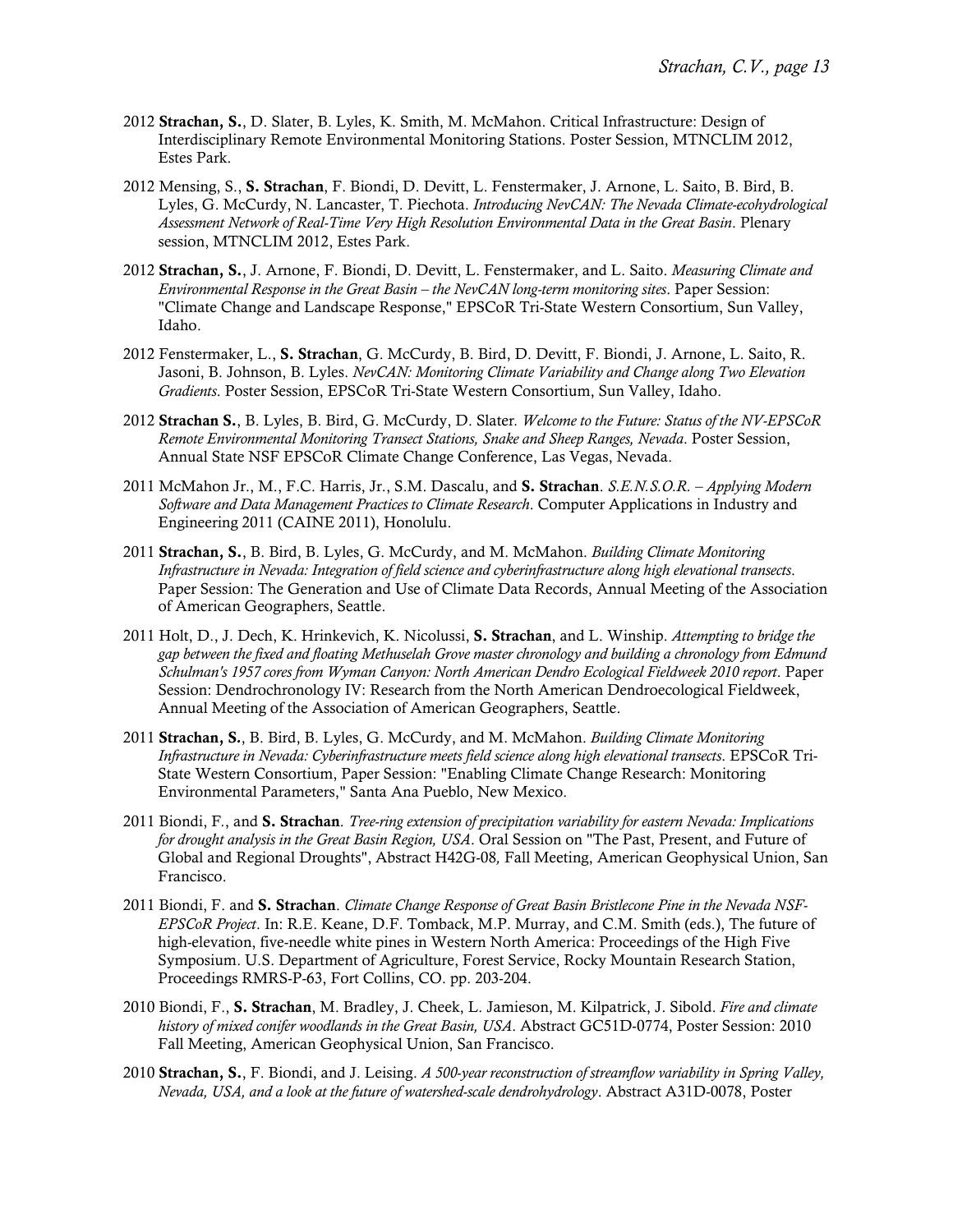Session, 2010 Fall Meeting, American Geophysical Union, San Francisco. http://www.dendrolab.org/Posters/2010\_agu\_strachan.pdf

- 2010 Devitt, D., J. Arnone, F. Biondi, L. Fenstermaker, L. Saito, M. Young, B. Riddle, S. Strachan, B. Bird, G. McCurdy, B. Lyles. *Nevada monitoring system to assess climate variability and change*. Abstract H33C-1147, Poster Session, 2010 Fall Meeting, American Geophysical Union, San Francisco.
- 2010 Holt, D., J. Dech, K. Hrinkevich, K. Nicolussi, S. Strachan, and L. Winship. *Cross-dating Bristlecone Pine samples from the Methuselah Grove and Wyman Canyon*. Paper Session, Association of American Geographers, Southeast Division Conference, Birmingham.
- 2010 Holt, D., J. Dech, K. Hrinkevich, K. Nicolussi, S. Strachan, and L. Winship. *Cross-dating Bristlecone Pine samples from the Methuselah Grove and Wyman Canyon*. Invited 2010-2011 Convocation, College of Arts and Science. University of West Florida, Pensecola.
- 2010 Biondi, F., J.D. Salas, S. Strachan, and L. Saito. *A dendrohydrological reconstruction for the Walker River Watershed (eastern Sierra Nevada/western Great Basin, USA) using new modeling techniques*. Special section on "High Resolution Models: Developments, Integration, and Applications", Abstracts of The 3rd USGS Modeling Conference, Denver, Colorado.
- 2010 Strachan, S., B. Bird, R. Jasoni, and D. Simeral. *NSF EPSCoR Environmental Monitoring in Nevada - Remote Station Design, Data Acquisition, and Data Transport.* EPSCoR Tri-State Western Consortium, Session A3: "Cyberinfrastructure Data Formats and Instrumentation Systems", Incline Village, Nevada.
- 2010 Strachan, S., D. Simeral, B. Bird, and R. Jasoni. *Building Infrastructure: Climate Monitoring Transects in Nevada.* Annual State NSF EPSCoR Climate Change Conference, Las Vegas, Nevada.
- 2009 Biondi, F*.* and S. Strachan. *A 2300-year tree-ring chronology and its climatic implications for the eastern Sierra Nevada/western Great Basin*. Proceedings of the International Symposium on Terminus Lakes: Preserving Endangered Lakes Through Research. University of Nevada, Reno, p. 38.
- 2009 Biondi, F., S. Strachan, and J. Leising. *Tree-ring extension of hydrological records for selected eastern Nevada valleys: Building the dataset.* Treeflow Workshop on "Tree-ring reconstructions of streamflow and climate and their application to Colorado River Basin water management", Boulder City, Nevada.
- 2009 Saito, L.S., F. Biondi , J. Salas, and S. Strachan. *Combining a water balance model for streamflow simulations with long tree-ring records to improve estimation of water resources variability*. EOS Transactions of the American Geophysical Union , 90(52) Fall Meeting Supplement, San Francisco, California. Abstract H23I-05.
- 2009 Biondi, F. and S. Strachan. *An expanded tree-ring network for eco-hydro-climatic research in the Great Basin of North America.* Annual Meeting of the Association of American Geographers, Paper Session on "Climate, Wildfire, and Woodland Dynamics in the Great Basin of North America - II", Las Vegas, Nevada.
- 2009 Strachan, S*.* and F. Biondi. *Precise Dating of Comstock-Era Charcoal Ovens in the Great Basin: A Dendrochronological Perspective.* Annual Meeting of the Association of American Geographers, Paper Session on "Climate, Wildfire, and Woodland Dynamics in the Great Basin of North America - II", Las Vegas, Nevada.
- 2009 Kilpatrick, M., J. Sibold, S. Strachan, and F. Biondi. *Tree-ring based fire history of the Clover Mountains, Lincoln County, Nevada.* Annual Meeting of the Association of American Geographers, Paper Session on "Climate, Wildfire, and Woodland Dynamics in the Great Basin of North America - I", Las Vegas, Nevada.
- 2008 Biondi, F., T.J. Kozubowski, A.K. Panorska, and S. Strachan. *Estimating the likelihood of eco-hydroclimatic episodes from tree-ring records*. Abstracts of the 8th National Conference on Science, Policy and the Environment on Climate Change: Science & Solutions , National Council for Science and the Environment, Washington D.C., USA.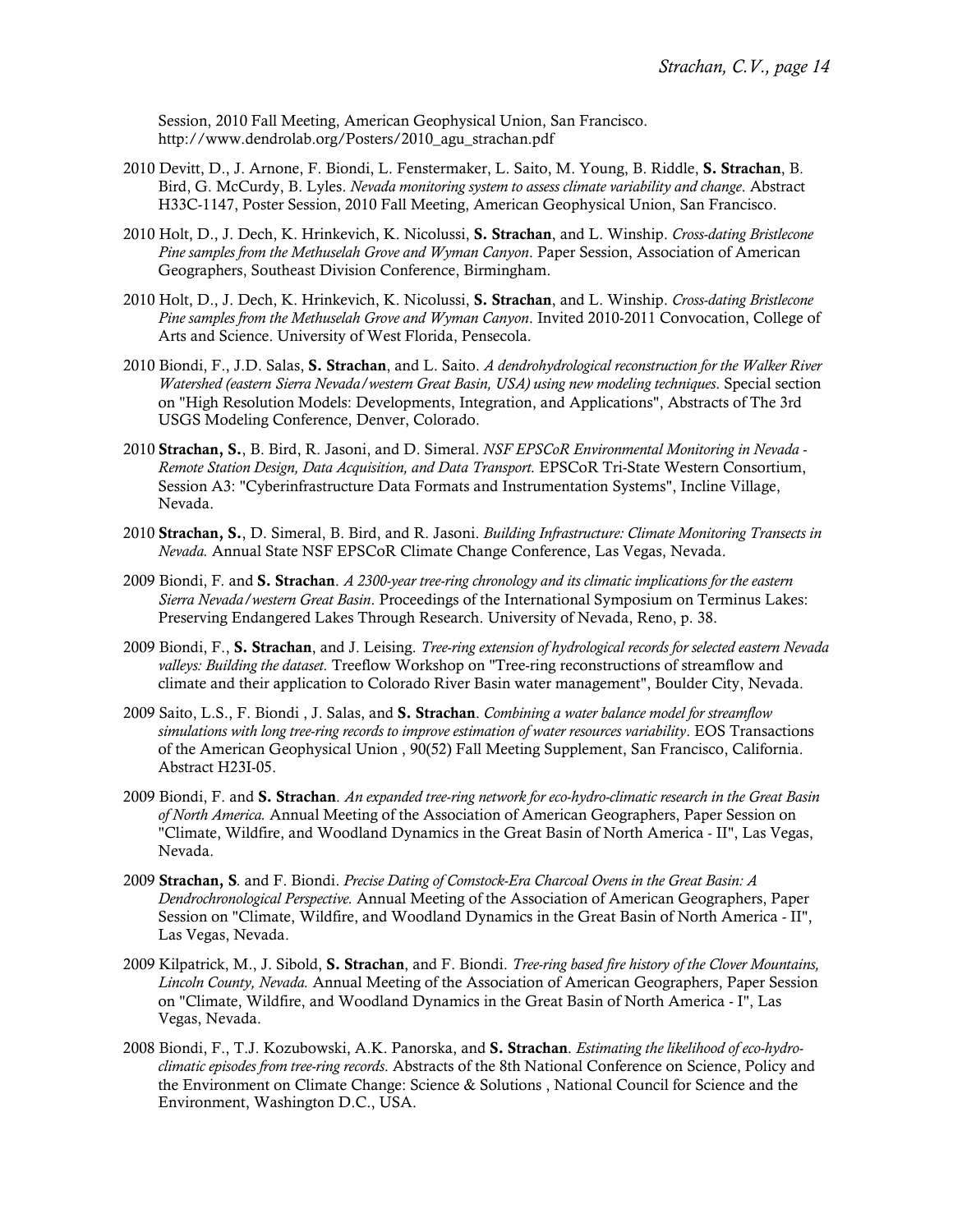- 2007 Biondi, F., and S. Strachan. *Spatial and temporal patterns identified in a Pinus monophylla tree-ring network*. Abstracts of the 103 rd Annual Meeting of the Association of American Geographers, Paper Session on "Dendrochronology II", San Francisco, California.
- 2006 Biondi, F., J. Kleppe, and S. Strachan. *Underwater Dendrochronology of Sierra Nevada Lakes*. Workshop on Science as a Tool in Lake Tahoe Basin Management, Incline Village, Nevada.
- 2006 Biondi, F., S. Mensing, and S. Strachan. *14 C Analysis Confirms the Annual Nature of Sagebrush Wood Layers*. Mountain Climate Sciences Symposium (MTNCLIM), Mt. Hood, Oregon.
- 2006 Strachan, S., F. Biondi, and J. Kleppe. *Tree-Ring Dating of Submerged Trees in Fallen Leaf Lake, California.* Association of American Geographers Annual Meeting, Chicago, Illinois.
- 2005 Strachan, S., F. Biondi, and J. Kleppe. *Tree-Ring Dating of Submerged Wood Samples Recovered from Fallen Leaf Lake, California.* Workshop on Coring in the Lake Tahoe Basin, Tahoe City, California.
- 2005 Biondi, F., T.J. Kozubowski, A.K. Panorska, and S. Strachan. *"Give Climate a Chance": Estimates from Tree Rings.* Planning Workshop to Develop Hydroclimatic Reconstructions for Decision Support in the Colorado River Basin, Tucson, Arizona.
- 2005 Biondi, F., and S. Strachan*. Pyroclimatic Hypothesis for Mt. Irish, Nevada, Derived from Tree-Ring Records*. Fire History and Climate Synthesis in the Western United States Workshop, Flagstaff, Arizona.
- 2005 Biondi, F., T. Kozubowski, A. Panorska and S. Strachan. *A Pinus monophylla tree-ring network for hydroclimatic studies in the Great Basin of North America*. Association of American Geographers Annual Meeting, Denver, Colorado.
- 2005 Biondi, F., and S. Strachan. *Great Basin Tree-Ring Records from Lower-Forest-Border Sites*. Mountain Climate Sciences Symposium (MTNCLIM), Chico Hot Springs, Montana.
- 2004 Biondi, F., T.J. Kozubowski, and A.K. Panorska; K.T. Redmond, and S. Strachan. *Drought Risk Estimation from Tree Rings*. Mountain Climate Sciences Symposium (MTNCLIM), South Lake Tahoe, California.
- 2004 Biondi, F., G.D. McCurdy, P.C. Hartsough, and S. Strachan. *Daily Weather and Tree Growth at the Tropical Treeline of North America*. Meeting on Tree Rings and Climate: Sharpening the Focus, Tucson, Arizona.
- 2004 Biondi, F., T. Kozubowski, A. Panorska, L. Saito and S. Strachan. *New approaches in dendrohydrology: theory and preliminary application to a 2300-year long record for the Walker River basin, California and Nevada, USA*. Meeting on Tree Rings and Climate: Sharpening the Focus, Tucson, Arizona.
- 2004 Biondi, F., T. Kozubowski, A. Panorska and S. Strachan. *A 2000-year hydroclimatic reconstruction for the Walker River basin, California and Nevada, USA*. Association of American Geographers Annual Meeting, Philadelphia, Pennsylvania.
- 2003 Biondi, F., G. McCurdy, P. Hartsough and S. Strachan. *Daily to annual meteorological patterns at high elevation in the North American monsoon region*. 28th Annual Climate Diagnostics and Prediction Workshop, Reno, Nevada.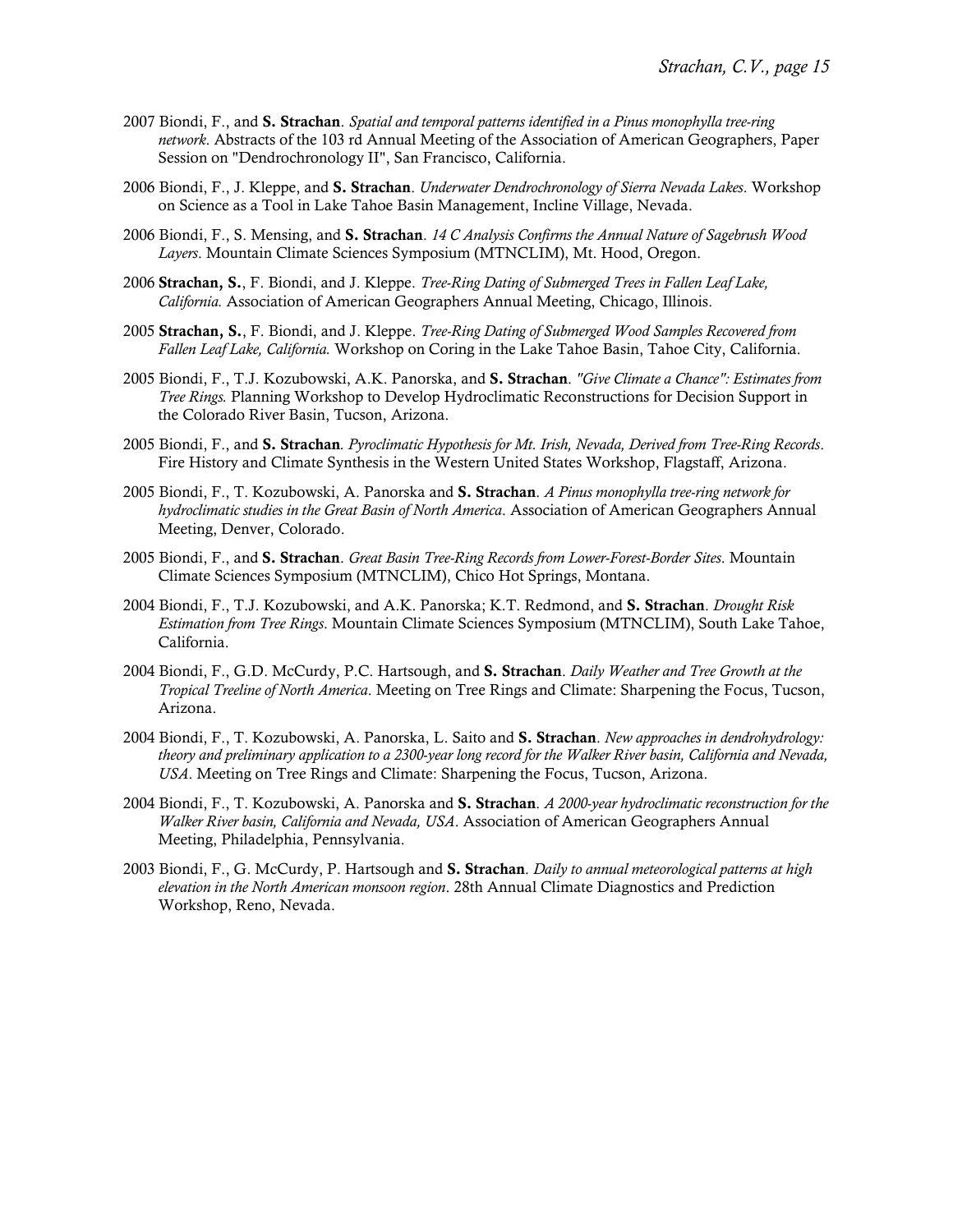# ACADEMIC SERVICE & WORKING GROUPS

- Co-Chair, Federation of Earth Science Information Partners (ESIP) EnviroSensing Cluster, Best Practices Working Group: 2016 – present
- External advisory panel, University of Oklahoma OURRstore NSF infrastructure grant 2018 present
- NSF XSEDE Campus Champion: 2018 present
- Campus Research Computing Consortium (CaRCC) working group member: Research Computing and Data Capabilities Model, 2020 – present
- Campus Research Computing Consortium (CaRCC) working group member: EPSCoR CI Workshops, 2021 – present
- UNR campus committee service: University Technology Council; Cyberinfrastructure Committee; Undergraduate Experiential Education Coalition
- Mentoring Mentors workshop facilitator, UNR Graduate School student and early-career mentoring program. 2018 – present
- Graduate committee service:
	- o Tapadhir Das (Ph.D.; UNR Computer Science & Engineering), 2021 present
	- o Aidan Manning (Ph.D.; UNR Hydrologic Sciences), 2020 present
	- o Brianna Blain-Castelli (M.S., UNR Computer Science & Engineering), 2019 2022
	- o Andrew Muñoz (M.S.; UNR Computer Science & Engineering), 2019 2021
	- o Mahsa Sadeghpour (Ph.D.; UNR Geography), 2016 2021
	- o Xiang (Eric) Li (M.S.; UNR Computer Science & Engineering), 2019 2020
	- o Jehren Boehm (M.S.; UNR Geography), 2017 2019
	- o Connor Scully-Allison (M.S.; UNR Computer Science & Engineering), 2017 2019
	- o Jalal Al-Kiswani (Ph.D.; UNR Computer Science & Engineering), 2018 2019
	- o Andy Garcia (M.S.; UNR Computer Science & Engineering), 2018
	- o Hannah Muñoz (M.S.; UNR Computer Science & Engineering), 2016 2018
- Reviewer/Panelist, NSF Large Facility competitions (>\$200MM)
- Reviewer, NSF Paleo Perspectives on Climate Change (P2C2) funding program
- Reviewer, NSF Cyberinfrastructure for Sustained Scientific Innovation (CSSI) funding program
- Scientific Reviewer, US Geological Survey publications
- Scientific Reviewer, US Forest Service publications
- Reviewer, NSF XSEDE EMPOWER Applications, 2019
- Reviewer, University of Nevada Reno Student World Water Forum 2011, 2016
- Contributor, Federation of Earth Science Information Partners (ESIP) EnviroSensing Cluster, Best Practices Working Group: 2013 – 2014
- Teaching lectures, University of Nevada, Reno 2007 present
	- o Business Administration 750 Information and Communications Technology in Organizations
	- o Geography 103 Physical Geography
	- o Geography 121 Climate Change and Its Environmental Impacts
	- o Geography 314 Field Methods
	- o Geography 321 Understanding Climate
	- o Geography 325 Research Methods
	- o Geography 431/631 Landforms
	- o Geography 490/690 Colloquium
	- o Geography 700 History and Nature of Geography
	- o Geography 701G Methods in Palaeoclimate
	- o Atmospheric Sciences seminar in Western Hydroclimate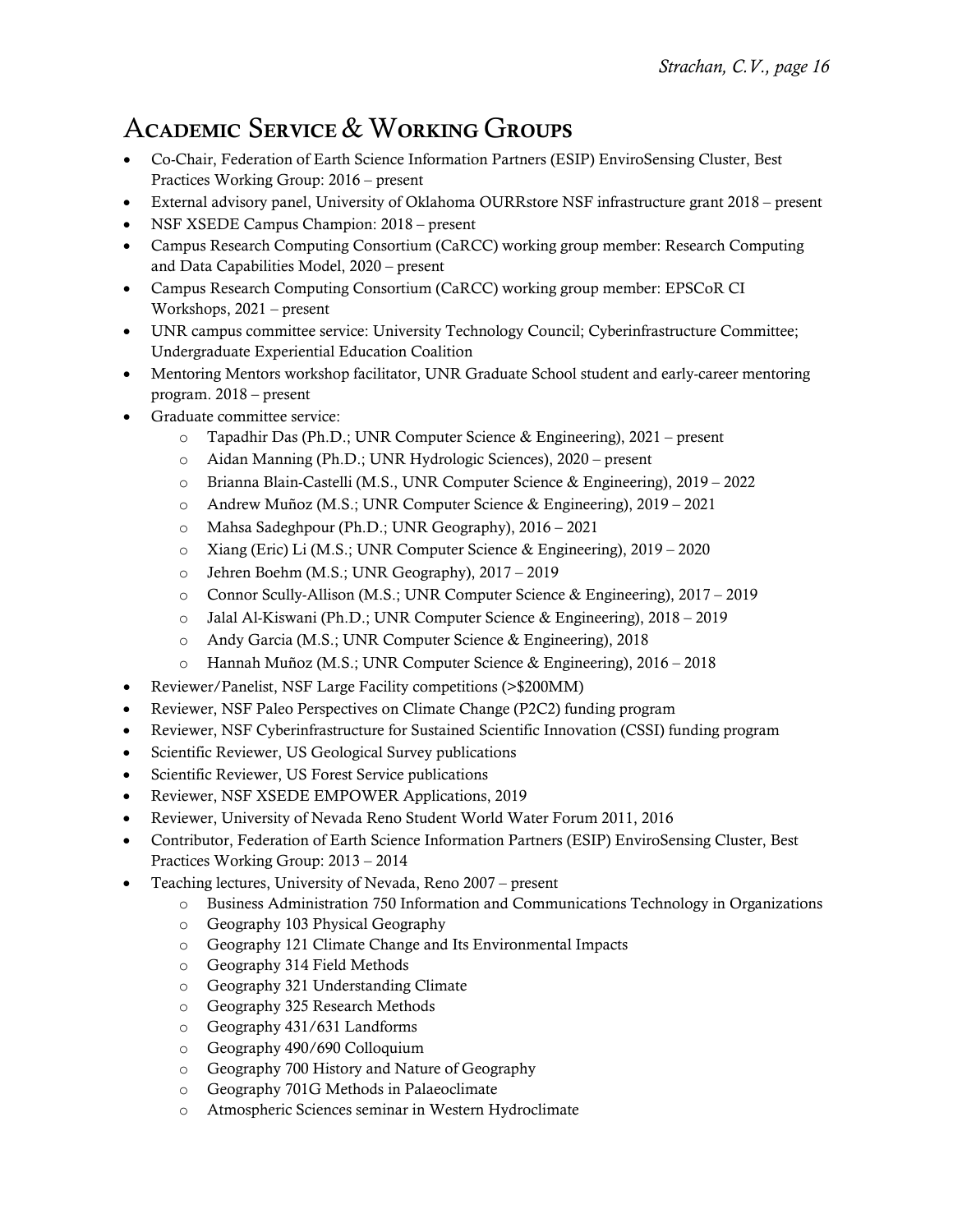- Scientific Reviewer, refereed journals:
	- o *Ecography*
	- o *Water Resources Research*
	- o *Climate Research*
	- o *Journal of Hydrology*
	- o *Journal of Biogeography*
	- o *Journal of Hydrometeorology*
	- o *One Earth*
	- o *Journal of Applied Meteorology and Climatology*
	- o *Bulletin of the American Meteorological Society*
	- o *Frontiers in Earth Science: Hydrosphere*
	- o *Mountain Research and Development*
	- o *Journal of the American Water Resources Association (JAWRA)*
	- o *Quaternary International*
	- o *Remote Sensing in Ecology and Conservation*
	- o *International Journal of Biometeorology*
	- o *Water*
	- o *Data Science Journal*
	- o *Information Systems Frontiers*
	- o *Journal of Environmental Informatics*
	- o *Applications in Plant Sciences*
	- o *International Journal of Applied Geospatial Research*

#### STUDENT AWARDS & SCHOLARSHIPS

- UNR Graduate Student Association travel award 2015
- UNR Regents Higher Education Opportunity Scholarship 2015
- UNR Graduate Student Association travel award 2014
- UNR Office of the VPRI Faculty travel grant 2014
- UNR Graduate Student Association travel award 2013
- Future Leader/Young Investigator, Washington D.C. NSF-EPSCoR NV delegation 2013
- UNR John W. James Scholarship, 2012-2013
- UNR Graduate Student Association travel award 2012
- UNR Newmont Mining Scholarship, 2010 2011
- Dean's List, UNR College of Arts and Science 2001
- First Place, UNR Geography Department GIS student poster competition 2001
- UNR Desert Mountain Research Scholarship 2000
- Dean's List, Western Nevada Community College 1997 1998

#### PROFESSIONAL MEMBERSHIPS

- American Geophysical Union (AGU)
- Association of American Geographers (AAG)
- Institute of Electrical and Electronics Engineers (IEEE)
- Association for Computing Machinery (ACM)
- Nevada Archaeological Association